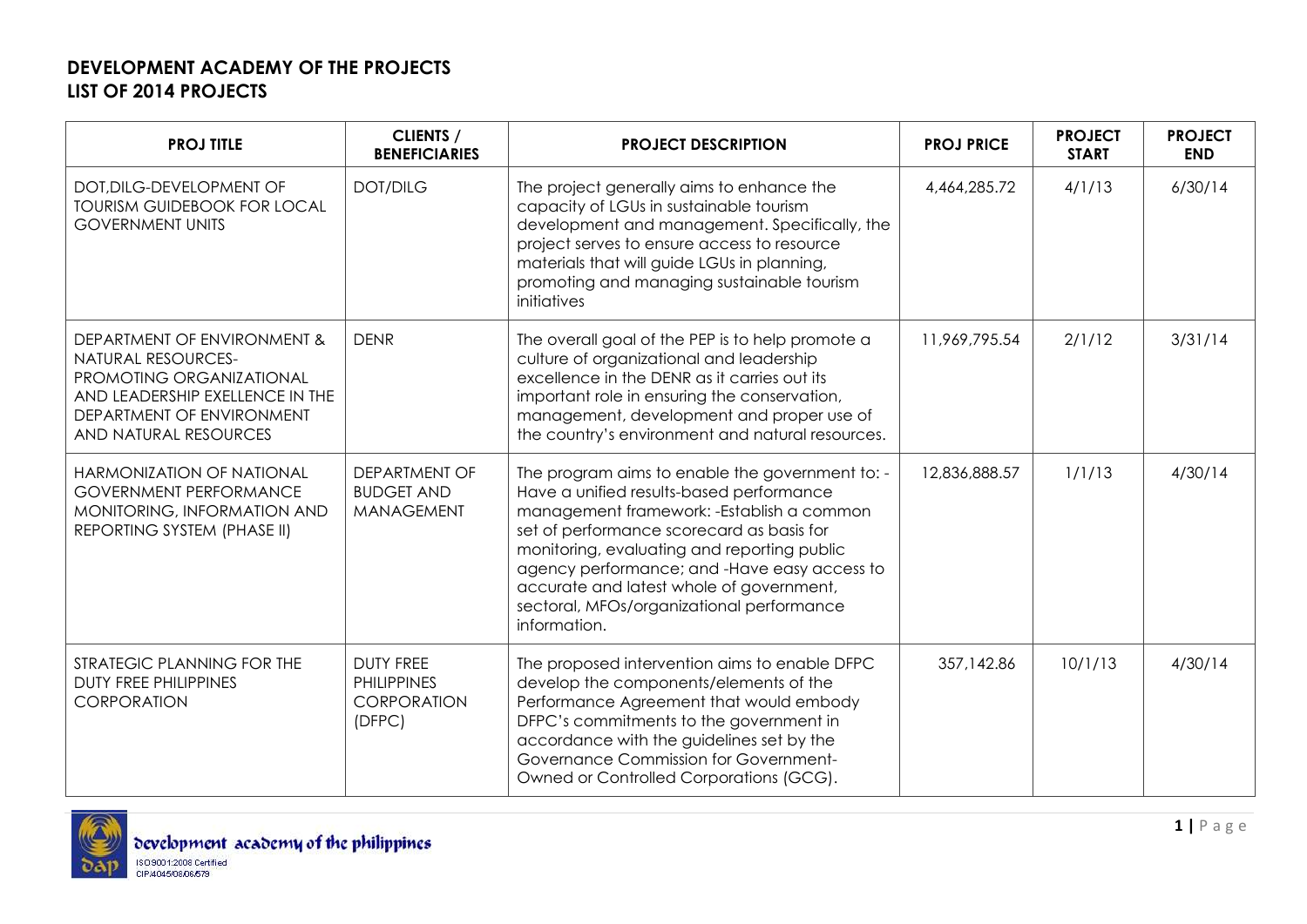| <b>PROJ TITLE</b>                                                                                      | <b>CLIENTS /</b><br><b>BENEFICIARIES</b>     | <b>PROJECT DESCRIPTION</b>                                                                                                                                                                                                                                                                                                                                                              | <b>PROJ PRICE</b> | <b>PROJECT</b><br><b>START</b> | <b>PROJECT</b><br><b>END</b> |
|--------------------------------------------------------------------------------------------------------|----------------------------------------------|-----------------------------------------------------------------------------------------------------------------------------------------------------------------------------------------------------------------------------------------------------------------------------------------------------------------------------------------------------------------------------------------|-------------------|--------------------------------|------------------------------|
| CHED-IMPACT EVALUATION OF<br>FINANCIAL ASSISTANCE TO STATE<br><b>COLLEGES AND UNIVERSITIES</b>         | <b>CHED</b>                                  | The project aims to evaluate the achievement of<br>CHED's mandate in relation to managing the<br>HEDF and its contribution to improvement of<br>quality of Philippine higher education.                                                                                                                                                                                                 | 8,045,400.00      | 2/20/13                        | 5/30/14                      |
| <b>BSP-STRENGTHENING GOOD</b><br><b>GOVERNANCE IN THE BANGKO</b><br>SENTRAL NG PILIPINAS               | <b>BANGKO SENTRAL</b><br><b>NG PILIPINAS</b> | The project will assess the extent to which BSP has<br>implemented the Governance Initiatives<br>Roadmap in terms of improving integration of the<br>five (5) governance principles. Through this<br>assessment, BSP will be able to comprehensively<br>determine the effectiveness of the strategies,<br>programs and activities adopted in the<br>implementation of the said Roadmap. | 982,675.00        | 9/1/13                         | 5/16/14                      |
| <b>JICA PHILS-INSTITUTIONAL</b><br>ASSESSMENT OF THE<br>AUTONOMOUS REGION IN MUSLIM<br><b>MINDANAO</b> | <b>JICA</b>                                  | To synthesize lessons from the experience of<br>decentralization and devolution in ARMM, and<br>generate recommendations on how to<br>strengthen the institutional capacity of the ARMM<br>Regional Gov't and the future Bangsamoro<br>government                                                                                                                                       | 420,222.00        | 10/24/13                       | 4/15/14                      |

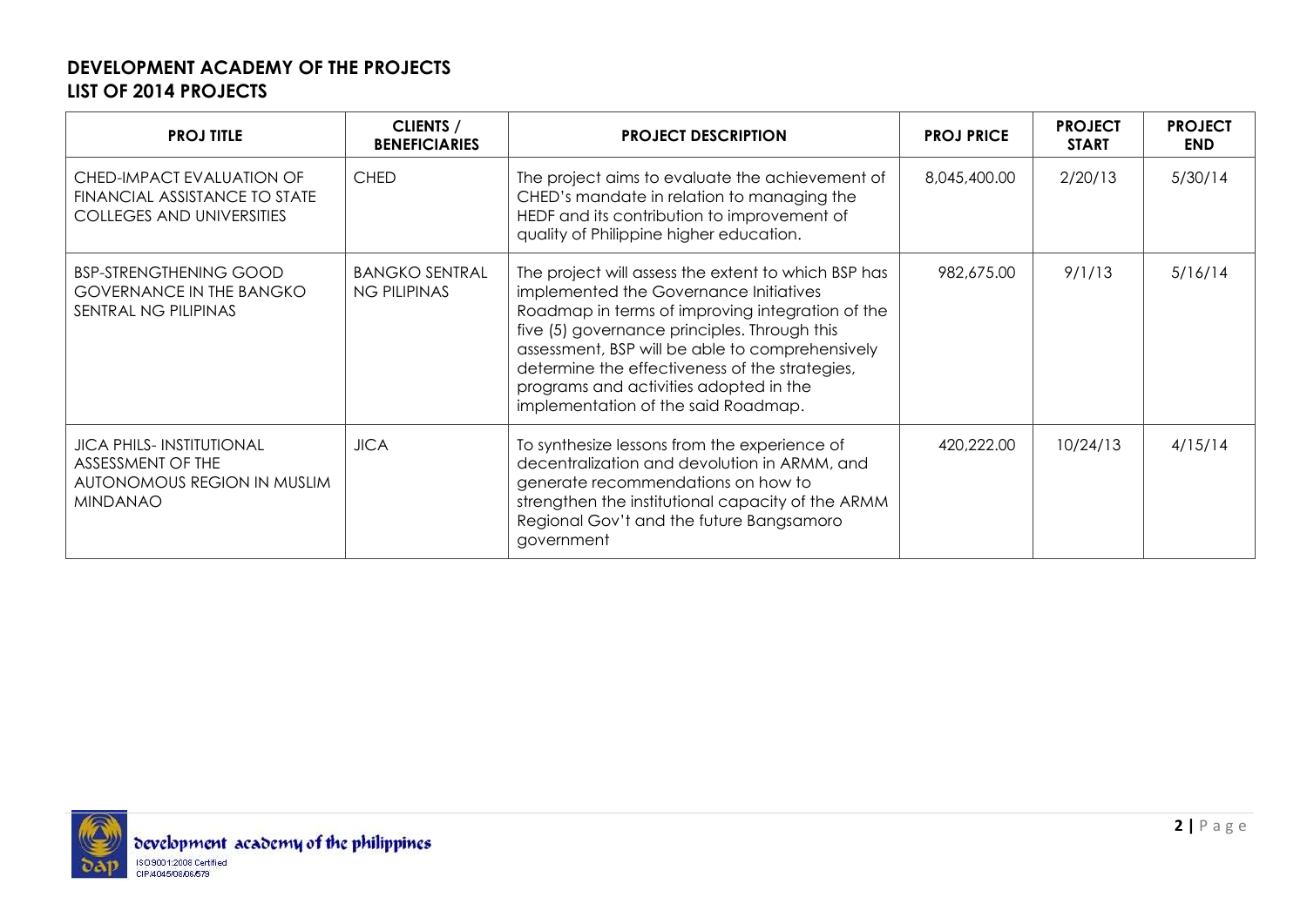| <b>PROJ TITLE</b>                                                                                                                                                           | <b>CLIENTS /</b><br><b>BENEFICIARIES</b> | <b>PROJECT DESCRIPTION</b>                                                                                                                                                                                                                                                                                                                                                                                                                                                                                                                                                                                                                                                                           | <b>PROJ PRICE</b> | <b>PROJECT</b><br><b>START</b> | <b>PROJECT</b><br><b>END</b> |
|-----------------------------------------------------------------------------------------------------------------------------------------------------------------------------|------------------------------------------|------------------------------------------------------------------------------------------------------------------------------------------------------------------------------------------------------------------------------------------------------------------------------------------------------------------------------------------------------------------------------------------------------------------------------------------------------------------------------------------------------------------------------------------------------------------------------------------------------------------------------------------------------------------------------------------------------|-------------------|--------------------------------|------------------------------|
| <b>JICA-MANAGEMENT</b><br><b>DEVELOPMENT TRAINING FOR</b><br><b>ARMM TOP OFFICIALS</b>                                                                                      | <b>JICA</b>                              | By the end of the training, the participants will be<br>able to:<br>1. Identify, implement, monitor, and evaluate<br>strategies and corresponding activities that will<br>contribute to the accomplishment of the ARMM<br>Strategic Mission and Convergence Plan 2013-<br>2015;<br>2. Harmonize activities that address<br>Department/Agency-level Convergence<br>commitments with regular programs guided by a<br>coherent Operations Plan;<br>3. Ensure close linkage between<br>Department/Agency-level Plans and Budget;<br>and,<br>4. Craft a Regional Government-wide<br>Performance Management System that utilizes<br>Department/Agency Performance Scorecards to<br>monitor accomplishment. | 6,042,340.00      | 12/2/13                        | 6/15/14                      |
| <b>BASES CONVERSION</b><br>DEVELOPMENT AUTHORITY-<br>STRENGTHENING INTEGRITY<br><b>DEVELOPMENT IN BASES</b><br>CONVERSION AND DEVELOPMENT<br><b>AUTHORITY (STRIDE-BCDA)</b> | <b>BCDA</b>                              | The Strengthening Integrity Development in the<br><b>Bases Conversion and Development Authority</b><br>(STRIDE-BCDA) is intended to assist BCDA in<br>enhancing transparency and accountability in its<br>operations, raising consciousness on corruption<br>prevention among the management and rank-<br>and-file employees, and providing practical<br>corruption prevention tools to improve<br>organizational and systems integrity.                                                                                                                                                                                                                                                             | 2,233,300.00      | 11/15/13                       | 5/16/14                      |

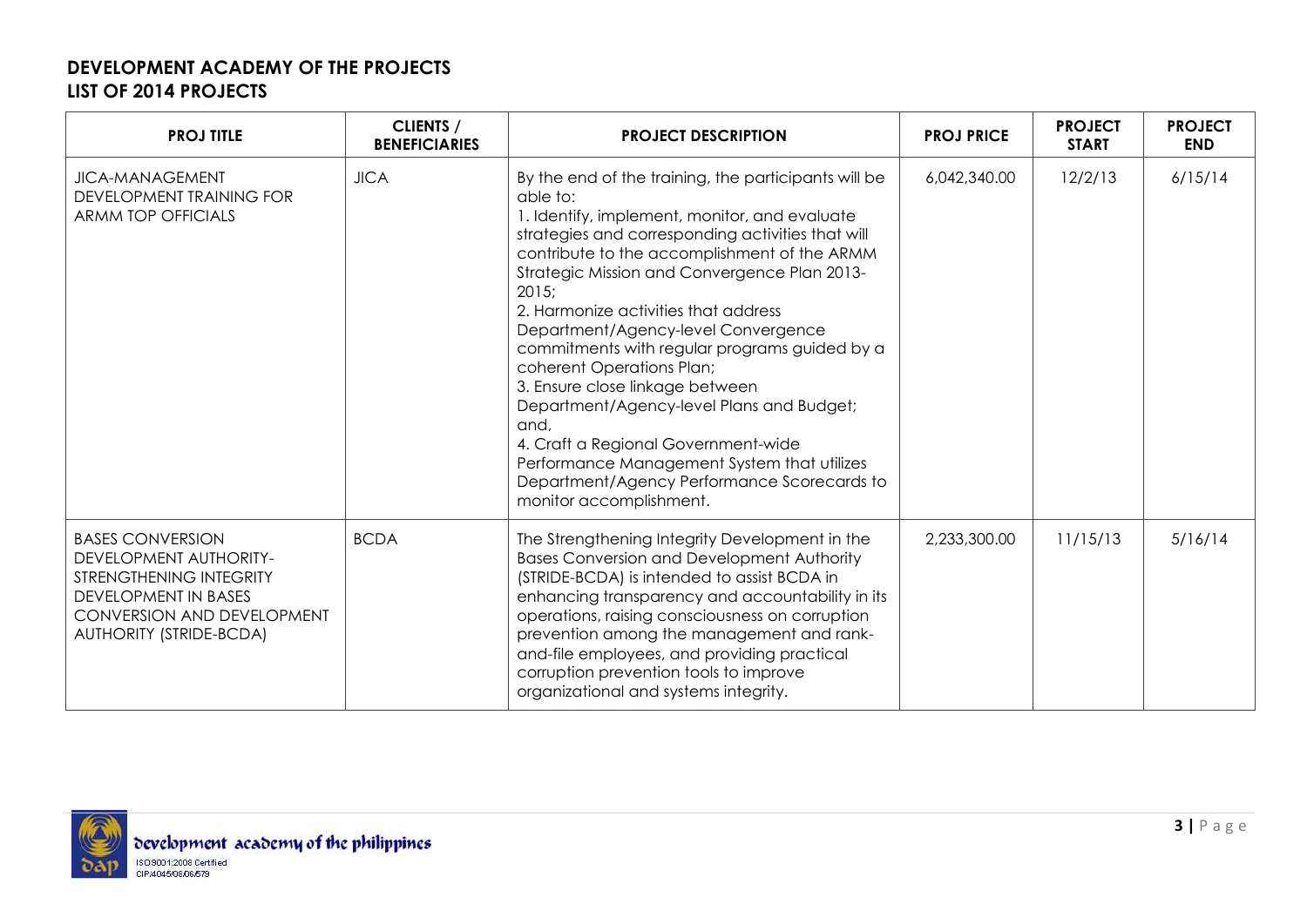| <b>PROJ TITLE</b>                                                                                                                                                  | <b>CLIENTS /</b><br><b>BENEFICIARIES</b> | <b>PROJECT DESCRIPTION</b>                                                                                                                                                                                                                                                                                                                                                                                                                                  | <b>PROJ PRICE</b> | <b>PROJECT</b><br><b>START</b> | <b>PROJECT</b><br><b>END</b> |
|--------------------------------------------------------------------------------------------------------------------------------------------------------------------|------------------------------------------|-------------------------------------------------------------------------------------------------------------------------------------------------------------------------------------------------------------------------------------------------------------------------------------------------------------------------------------------------------------------------------------------------------------------------------------------------------------|-------------------|--------------------------------|------------------------------|
| DBM - CHANGE MANAGEMENT<br><b>SYSTEM</b>                                                                                                                           | <b>DBM</b>                               | The Public Financial Management Reform<br>Program aims to ensure the direct, immediate,<br>substantial and economical delivery of public<br>services especially to the poor through improved<br>efficiency, transparency and accountability in<br>public fund use.                                                                                                                                                                                          | 5,000,000.00      | 1/1/13                         | 12/31/14                     |
| PHILIPPINE PUBLIC SECTOR HUMAN<br>RESOURCE MANAGEMENT AND<br>DEVELOPMENT PLAN - PHASE 2<br><b>INITIATION STAGE</b>                                                 | <b>DBM</b>                               | The primary intent of PSHRMDP - Phase 2 is to<br>refine and enrich the proposed Public Sector<br>Human Resource Management and<br>Development Plan for the whole-government<br>through an inclusive process that generates the<br>plan of action for all government agencies and<br>offices.                                                                                                                                                                | 1,546,454.88      | 7/16/13                        | 3/31/14                      |
| DEPARTMENT OF AGRARIAN<br>REFORM - A STUDY ON THE<br>INSTITUTIONAL ARRANGEMENTS<br>FOR LAND MANAGEMENT AND<br>RURAL DEVELOPMENT FOR THE<br><b>POST-CARP PERIOD</b> | DAR                                      | The study presents the objectives and expected<br>outputs of the study that address the issues in<br>relation to the identification and establishment of<br>the most appropriate institutional arrangement<br>that would complete the Comprehensive<br>Agrarian Reform process in the Philippines. The<br>CN also includes the components, activities and<br>corresponding timelines as well as the budgetary<br>requirements for the conduct of the study. | 8,928,571.43      | 1/10/13                        | 12/31/14                     |

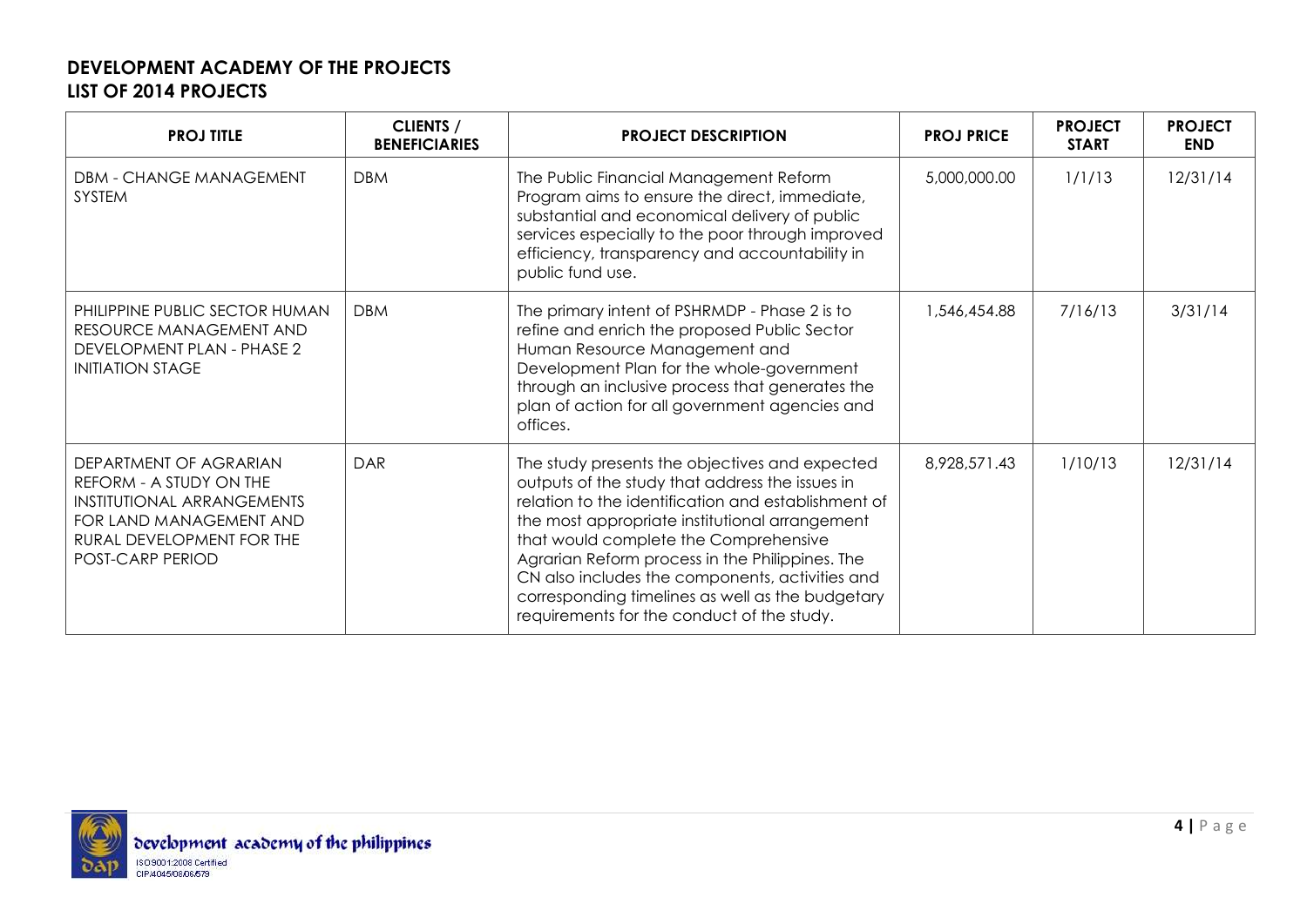| <b>PROJ TITLE</b>                                                                                                                                                                                                                                  | <b>CLIENTS /</b><br><b>BENEFICIARIES</b> | <b>PROJECT DESCRIPTION</b>                                                                                                                                                                                                                                                                                                                                                                                                                                                                                                                                                                                                                                                                                                                                                                                                                                                    | <b>PROJ PRICE</b> | <b>PROJECT</b><br><b>START</b> | <b>PROJECT</b><br><b>END</b> |
|----------------------------------------------------------------------------------------------------------------------------------------------------------------------------------------------------------------------------------------------------|------------------------------------------|-------------------------------------------------------------------------------------------------------------------------------------------------------------------------------------------------------------------------------------------------------------------------------------------------------------------------------------------------------------------------------------------------------------------------------------------------------------------------------------------------------------------------------------------------------------------------------------------------------------------------------------------------------------------------------------------------------------------------------------------------------------------------------------------------------------------------------------------------------------------------------|-------------------|--------------------------------|------------------------------|
| DOE-TRAINING WORKSHOP ON<br><b>ENERGY EFFFICIENCY AND</b><br><b>CONSERVATION FRO HOUSEHOLDS</b><br>POWER PLANTS, AND DISTRIBUTION<br>UTILITIES AND ENERGY EFFICIENCY<br>POLICY FRAMEWORK AND<br><b>LEGISLATION STRATEGY</b><br>(COMPONENT 1 AND 2) | <b>DOE</b>                               | This project contributes to the protection of the<br>environment through direct reduction in CO2<br>emission; hence, supports the climate change<br>mitigation initiatives of the country and the global<br>community. This is an offshoot of the recently<br>conducted project of DAP with DOE entitled<br>National Training Workshops on Energy Efficiency<br>and Conservation for the manufacturing and<br>commercial establishments.                                                                                                                                                                                                                                                                                                                                                                                                                                      | 1,944,000.00      | 12/1/11                        | 4/30/14                      |
| DOE- DEVELOPING A ROADMAP<br>ON THE USE OF ALTERNATIVE FUELS<br><b>FOR TRANSPORTATION VEHICLES</b>                                                                                                                                                 | <b>DOE</b>                               | 1. to develop a roadmap on alternative fuels for<br>transportation<br>2. to support the initiatives done by DOE in<br>promoting alternative fuels for transportation                                                                                                                                                                                                                                                                                                                                                                                                                                                                                                                                                                                                                                                                                                          | 2,655,280.00      | 12/21/11                       | 4/30/14                      |
| DOE- TRAINING WORKSHOP ON<br><b>ENERGY EFFFICIENCY AND</b><br><b>CONSERVATION FRO HOUSEHOLDS</b><br>POWER PLANTS, AND DISTRIBUTION<br>UTILITIES AND ENERGY EFFICIENCY<br>POLICY FRAMEWORK AND<br><b>LEGISLATION STRATEGY</b><br>(COMPONENT 3)      | <b>DOE</b>                               | The Energy Efficiency and Conservation Division<br>(EECD) is a division under the Energy Utilization<br>Management Bureau (EUMB) of the Department<br>of Energy (DOE). The mandate of EECD is to<br>promote the efficient and judicious utilization of<br>energy mainly to help secure sustainable energy<br>supply through demand-side programs and<br>projects. As an offshoot of the implementation of<br>its programs and activities, EECD contributes to<br>the protection of the environment through direct<br>reduction in CO2 emission; hence, supports the<br>climate change mitigation initiatives of the<br>country and the global community. This is an<br>offshoot of the recently conducted project of<br>DAP with DOE entitled National Training<br>Workshops on Energy Efficiency and<br>Conservation for the manufacturing and<br>commercial establishments. | 1,081,600.00      | 12/21/11                       | 4/30/14                      |

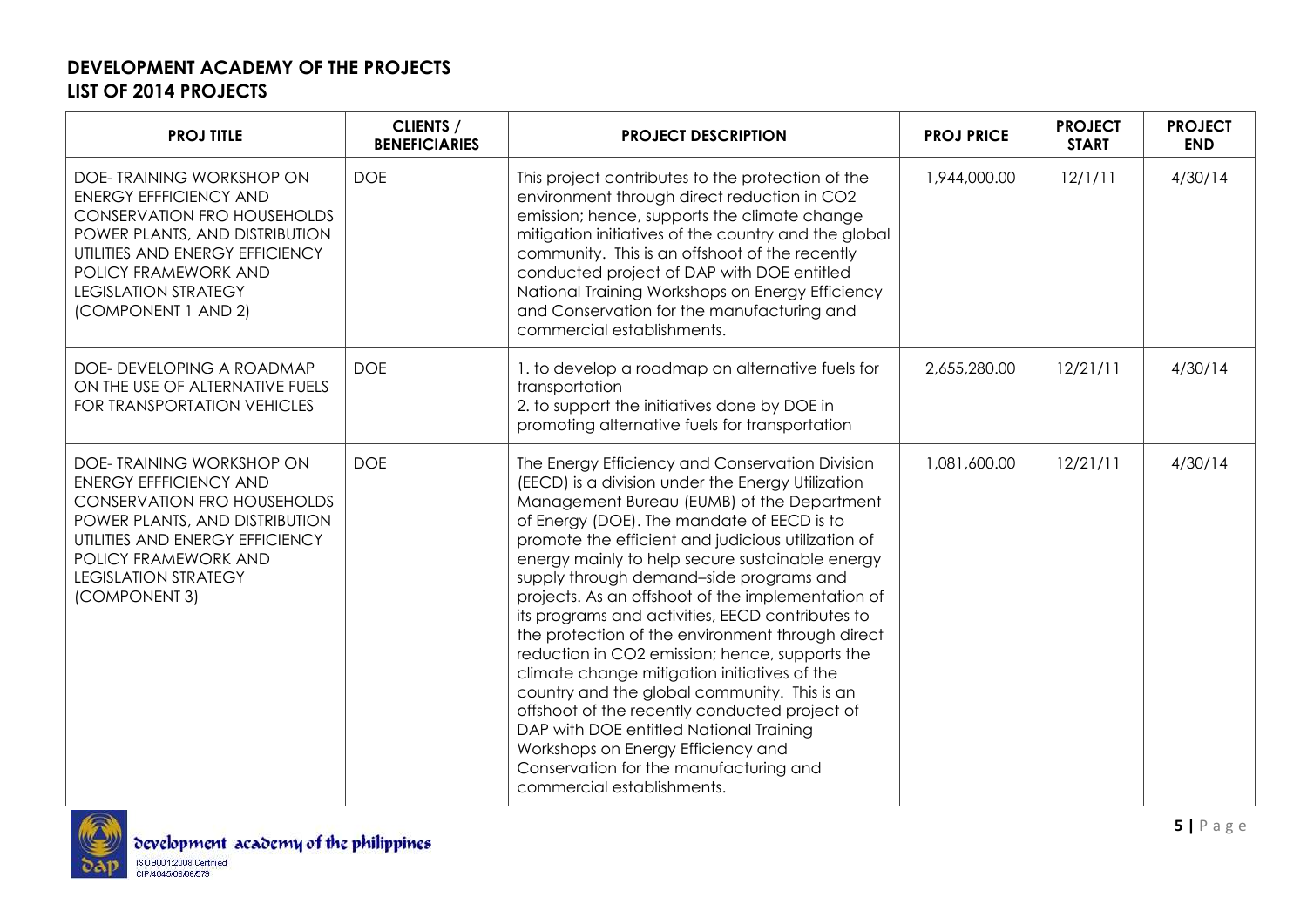| <b>PROJ TITLE</b>                                                                                                                                       | <b>CLIENTS /</b><br><b>BENEFICIARIES</b>             | <b>PROJECT DESCRIPTION</b>                                                                                                                                                                                                                                                                                                                                                                                                                                                                                                                                                                                                                                                                                                                                                                                                                                                                                                                                                                                                                                                              | <b>PROJ PRICE</b> | <b>PROJECT</b><br><b>START</b> | <b>PROJECT</b><br><b>END</b> |
|---------------------------------------------------------------------------------------------------------------------------------------------------------|------------------------------------------------------|-----------------------------------------------------------------------------------------------------------------------------------------------------------------------------------------------------------------------------------------------------------------------------------------------------------------------------------------------------------------------------------------------------------------------------------------------------------------------------------------------------------------------------------------------------------------------------------------------------------------------------------------------------------------------------------------------------------------------------------------------------------------------------------------------------------------------------------------------------------------------------------------------------------------------------------------------------------------------------------------------------------------------------------------------------------------------------------------|-------------------|--------------------------------|------------------------------|
| NATIONAL NUTRITION COUNCIL- A<br>REVIEW OF RA 8172"ASIN LAW" ITS<br><b>IMPLEMENTING RULES AND</b><br>REGULATIONS AND RELATED<br>POLICIES AND GUIDELINES | <b>NATIONAL</b><br><b>NUTRITION</b><br>COUNCIL (NNC) | 1. Determine to what extent the provisions of the<br>ASIN Law, its IRR, and other related policies and<br>guidelines have been implemented.<br>2. Determine the effectiveness of the<br>implementation of the provisions of the ASIN Law,<br>its IRR, and other related policies and guidelines<br>in ensuring the supply of adequately-iodized salt<br>in the country.<br>3. Identify issues/factors that prevent the effective<br>implementation of these provisions.<br>4. Determine to what extent the provisions of the<br>ASIN Law, its IRR, and other related policies and<br>guidelines have been relevant and responsive in<br>ensuring the availability and affordability of<br>adequately iodized salt for all Filipinos.<br>5. Identify which provisions (if any) of the ASIN<br>Law, its IRR, and other related policies and<br>guidelines should be revised.<br>6. Identify additional policies and guidelines (if<br>any) that need to be inserted into the ASIN Law,<br>its IRR, and other related policies and guidelines<br>in order to improve their implementation. | 892,857.14        | 7/1/12                         | 3/15/14                      |
| ELECTRIC COOPERATIVES-NRECA-<br><b>CREDENTIALED COOPERATIVE</b><br><b>DIRECTORS COURSE BATCH 7 AND</b><br>8                                             | <b>ELECTRIC</b><br><b>COOPERATIVES</b>               | The second batch of CCD is one of series of CCD<br>Course to be implemented for 32 electric<br>cooperatives. The CCD is modeled on NRECA's<br>Credentialed Cooperative Course being<br>implemented in the US. The Course is consists of a<br>four(4) one-day courses and one day action<br>planning session.                                                                                                                                                                                                                                                                                                                                                                                                                                                                                                                                                                                                                                                                                                                                                                            | 1,071,428.58      | 9/3/12                         | 12/15/14                     |

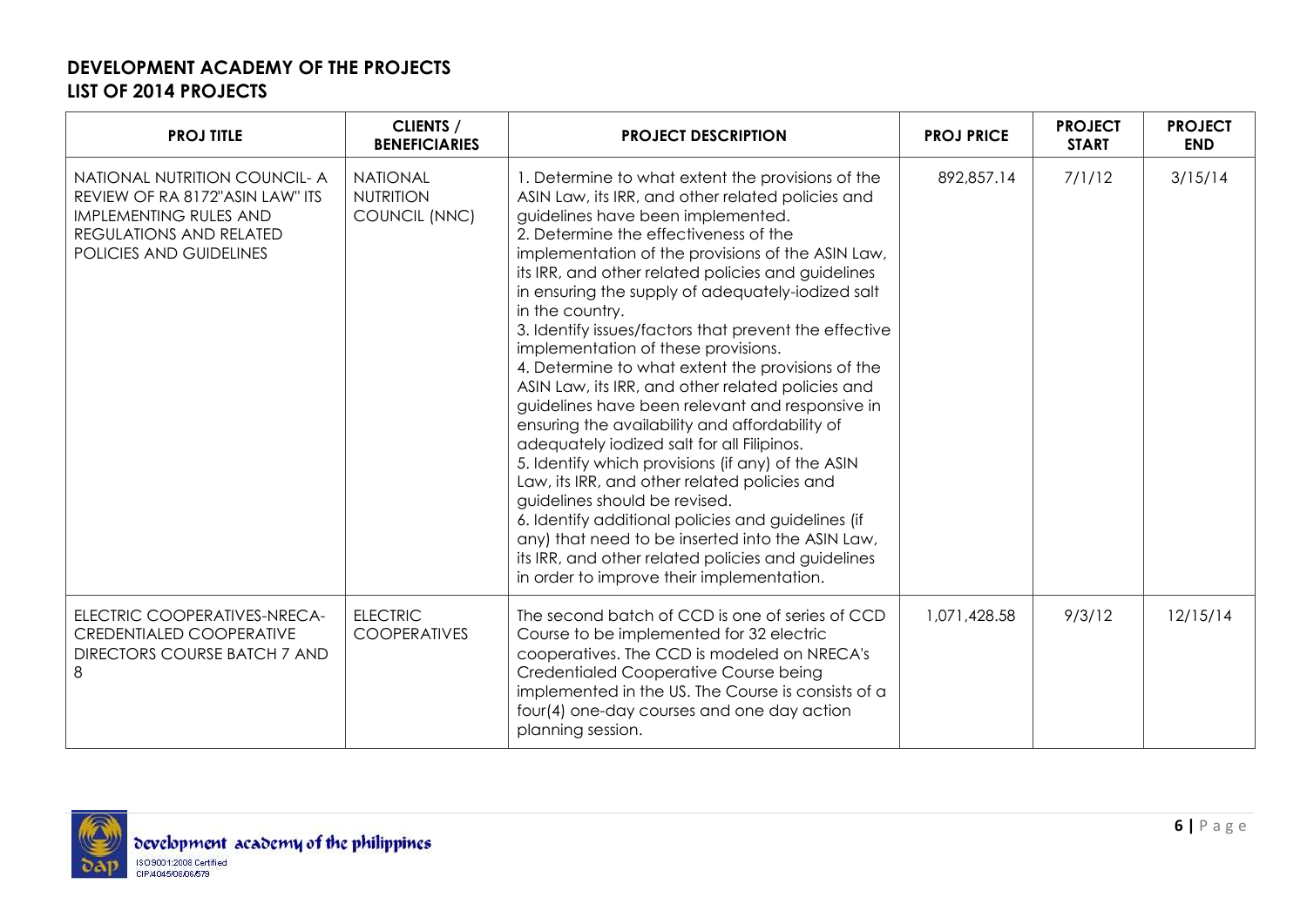| <b>PROJ TITLE</b>                                                                                                                                                                                                             | <b>CLIENTS /</b><br><b>BENEFICIARIES</b>                                                              | <b>PROJECT DESCRIPTION</b>                                                                                                                                                                                                                                                                                                                                                                                                                                                                                                                                                                                                                  | <b>PROJ PRICE</b> | <b>PROJECT</b><br><b>START</b> | <b>PROJECT</b><br><b>END</b> |
|-------------------------------------------------------------------------------------------------------------------------------------------------------------------------------------------------------------------------------|-------------------------------------------------------------------------------------------------------|---------------------------------------------------------------------------------------------------------------------------------------------------------------------------------------------------------------------------------------------------------------------------------------------------------------------------------------------------------------------------------------------------------------------------------------------------------------------------------------------------------------------------------------------------------------------------------------------------------------------------------------------|-------------------|--------------------------------|------------------------------|
| ELECTRIC COOPERATIVES -2013<br>NRECA-COURSE ON<br><b>CREDENTIALED COOPERATIVE</b><br><b>DIRECTORS (8 BATCHES)</b>                                                                                                             | <b>ELECTRIC</b><br><b>COOPERATIVES</b>                                                                | The second batch of CCD is one of series of CCD<br>Course to be implemented for Green and Yellow-<br>rated electric cooperatives. The CCD is modeled<br>on NRECA's Credentialed Cooperative Course<br>being implemented in the US. The Course is<br>consists of a four(4) one-day courses and one<br>day action planning session.                                                                                                                                                                                                                                                                                                           | 2,848,214.29      | 12/16/12                       | 12/15/14                     |
| DENR-FRAMEWORK FORMULATION<br>AND STUDY OF SPATIAL<br>DEVELOPMENT CLIMATE CHANGE<br>AND ENVIRONMENT - REGULAR<br><b>PROJECT</b>                                                                                               | <b>DENR</b>                                                                                           | The objective of this project is to undertake<br>studies and formulate projections on six priority<br>thematic areas that are relevant in formulating a<br>guide for the development of sustainable human<br>settlements in Metro Manila and other major<br>urban areas across the country (See below). The<br>studies, which will be based on existing data and<br>information from various sources in the public and<br>private sectors (including the academe), shall<br>take the form of technical reports that will be<br>presented and submitted to the Climate Change<br>Cabinet Cluster, which is chaired by the DENR<br>Secretary. | 5,906,250.00      | 7/1/13                         | 3/31/14                      |
| <b>DEVELOPMENT AND</b><br><b>IMPLEMENTATION OF THE POLICY</b><br><b>LEGISLATIVE PLANNING AND</b><br>RESEARCH (PLPR) MODULE FOR THE<br>HEALTH POLICY DEVELOPMENT<br>AND PLANNING BUREAU (HPDPB)<br>OF THE DEPARTMENT OF HEALTH | <b>PHILIPPINE</b><br><b>COUNCIL FOR</b><br><b>HEALTH RESEARCH</b><br><b>AND</b><br><b>DEVELOPMENT</b> | The Health Policy Development and Planning<br>Bureau (HPDPB) of the DOH, which initiates and<br>facilitates most of the PLPR functions, because of<br>its role as major policy formulator and regulator in<br>the health sector, wants to enhance the skills and<br>capacities of the DOH technical staff and health<br>program officers in policy development,<br>legislation, program management and planning,<br>and research using a standard process and<br>module.                                                                                                                                                                    | 1,339,285.71      | 12/15/13                       | 9/15/14                      |

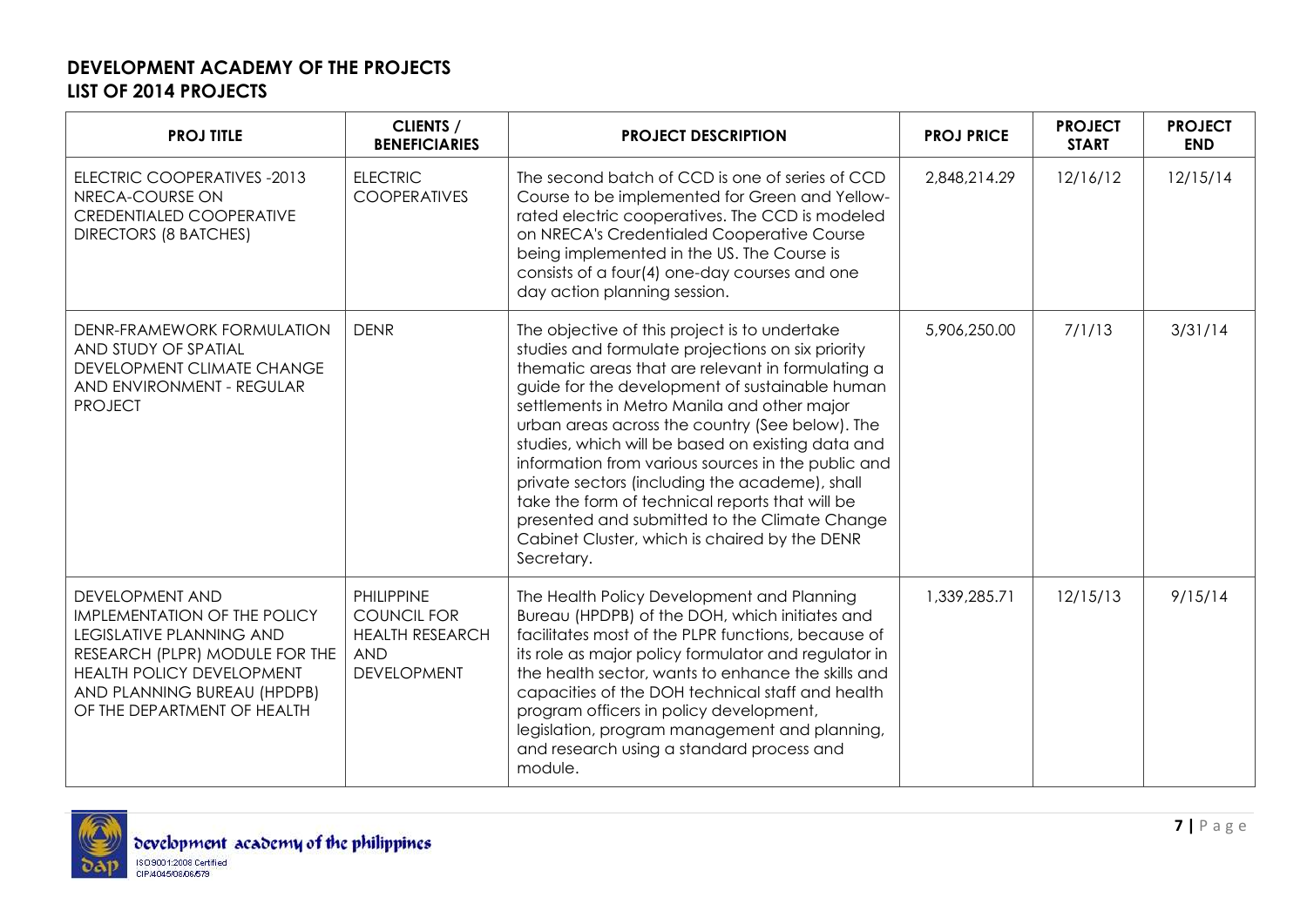| <b>PROJ TITLE</b>                                                                                                                                                                           | <b>CLIENTS /</b><br><b>BENEFICIARIES</b>               | <b>PROJECT DESCRIPTION</b>                                                                                                                                                                                                                                                                                                                                                           | <b>PROJ PRICE</b> | <b>PROJECT</b><br><b>START</b> | <b>PROJECT</b><br><b>END</b> |
|---------------------------------------------------------------------------------------------------------------------------------------------------------------------------------------------|--------------------------------------------------------|--------------------------------------------------------------------------------------------------------------------------------------------------------------------------------------------------------------------------------------------------------------------------------------------------------------------------------------------------------------------------------------|-------------------|--------------------------------|------------------------------|
| NRECA INTERNATIONAL LIMITED -<br>ELECTRIC COOPERATIVES<br><b>GOVERNANCE TRAINING</b>                                                                                                        | <b>NRECA</b><br><b>INTERNATIONAL</b><br><b>LIMITED</b> | The project aims to deliver effective governance<br>training to selected cooperatives; and,<br>build capacity of training service provider/s<br>selling this training without government support.                                                                                                                                                                                    | 1,605,320.54      | 5/16/11                        | 9/30/15                      |
| PUBLIC MANAGEMENT<br>DEVELOPMENT PROGRAM (BATCH<br>2 & 3                                                                                                                                    | <b>DBM</b>                                             | Pres. Aquino committed to lift the nation from<br>poverty through honest and effective<br>governance and to transform the government<br>from one that is self-serving to one that works for<br>the welfare of the nation. The President<br>acknowledged that the first step towards<br>achieving this vision is to have leaders who are<br>ethical, honest and true public servants. | 107,508,608.54    | 1/1/13                         | 6/30/14                      |
| <b>DOT-IMPLEMENTING A</b><br><b>COMPETENCY BASED ASSESSMENT</b><br>PROCESS IN THE SCREENING AND<br>SELECTION OF DEPARTMENT OF<br><b>TOURISM OFFICERS FOR</b><br>DEPLOYMENT TO FOREIGN POSTS | <b>DOT</b>                                             | The DOT hopes to enhance the objectivity and<br>reliability of its screening and selection process<br>particularly for officers who will be deployed to<br>foreign posts by shifting to a competency-based<br>assessment process through the assistance of<br>DAP.                                                                                                                   | 518,911.34        | 7/1/11                         | 4/30/13                      |
| CHED - EXECUTIVE DEVELOPMENT<br>PROGRAM FOR STATE UNIVERSITIES<br>AND COLLEGES (EDPS)                                                                                                       | <b>CHED</b>                                            | The Executive Development Program for State<br>Universities and Colleges (EDPS) is a powerful and<br>practical learning opportunity for key officials of<br>SUCs, through the delivery of executive<br>leadership and management competencies,<br>putting emphasis on performance excellence,<br>strategic innovation, entrepreneurship and global<br>competitiveness.               | 165,000,000.00    | 12/28/11                       | 6/30/14                      |

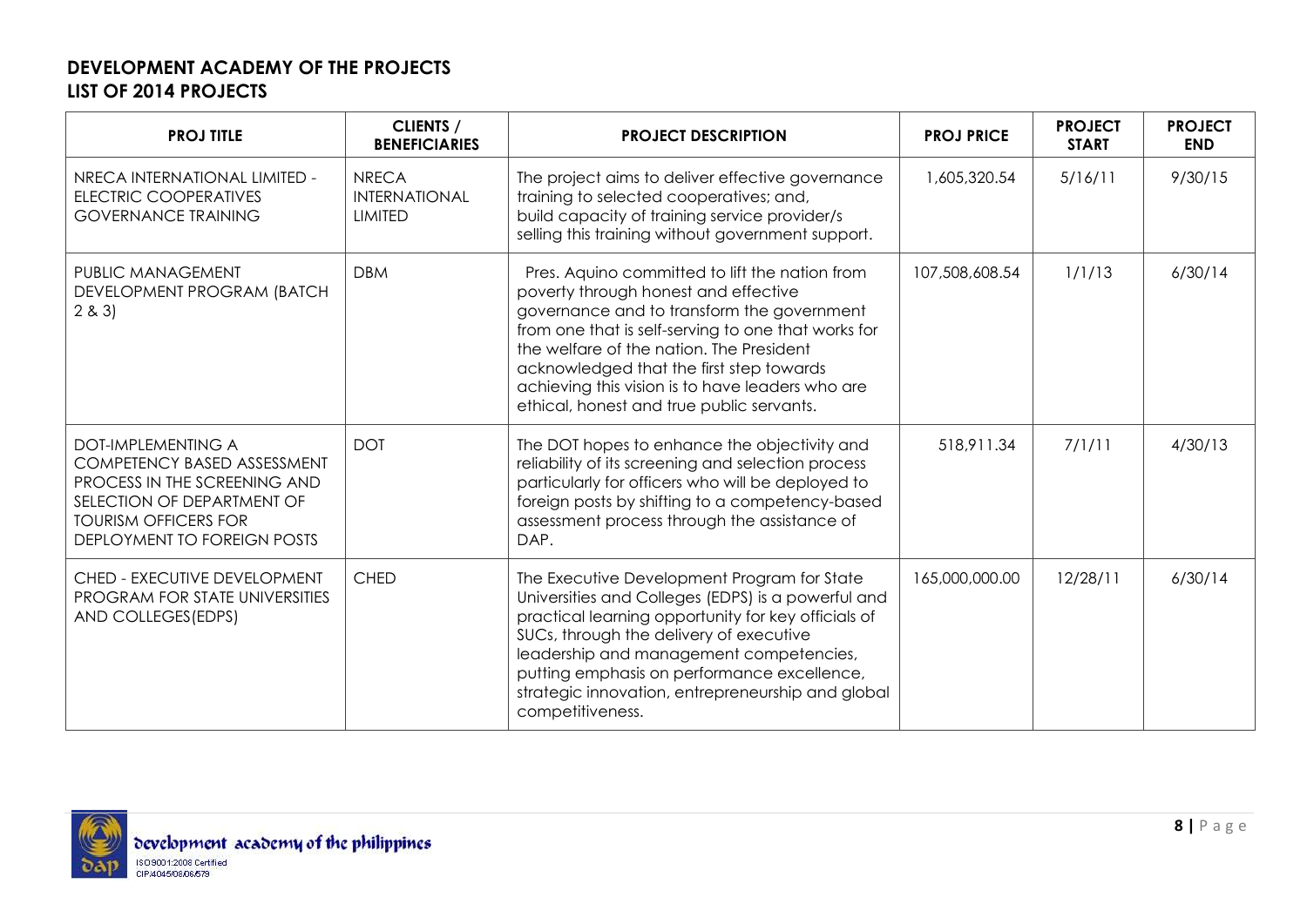| <b>PROJ TITLE</b>                                                                                             | <b>CLIENTS /</b><br><b>BENEFICIARIES</b>                     | <b>PROJECT DESCRIPTION</b>                                                                                                                                                                                                                                                                                                                                                                                                                                                                                 | <b>PROJ PRICE</b> | <b>PROJECT</b><br><b>START</b> | <b>PROJECT</b><br><b>END</b> |
|---------------------------------------------------------------------------------------------------------------|--------------------------------------------------------------|------------------------------------------------------------------------------------------------------------------------------------------------------------------------------------------------------------------------------------------------------------------------------------------------------------------------------------------------------------------------------------------------------------------------------------------------------------------------------------------------------------|-------------------|--------------------------------|------------------------------|
| <b>EXECUTIVE DOCTORATE IN</b><br><b>EDUCATION LEADERSHIP</b>                                                  | PO                                                           | The Executive Doctorate in Education Leadership<br>program aims to bring together senior managers<br>of HEIs and related agencies, and provide an<br>academic framework where they can further<br>their understanding and skills in leading HEIs<br>towards performance excellence and global<br>competitiveness.                                                                                                                                                                                          | 2.447.321.43      | 6/14/11                        | 7/30/14                      |
| <b>MANAGERS OF LEARNING</b><br><b>INSTITUTIONS-EXECUTIVE</b><br>DOCTORATE LEADERSHIP (EDEL)<br><b>BATCH 1</b> | <b>MANAGERS OF</b><br><b>LEARNING</b><br><b>INSTITUTIONS</b> | The Executive Doctorate in Education Leadership<br>aims to bring together Senior Managers of public<br>and private educational institutions and related<br>agencies, and provide an academic framework<br>where they can further their understanding and<br>skills in leading HEIs towards performance<br>excellence and global competitiveness.                                                                                                                                                           | 5,867,000.00      | 7/1/12                         | 12/31/14                     |
| CHD REGION V - MUNICIPAL<br>LEADERSHIP AND GOVERNANCE<br>PROGRAM (BICOL)                                      | <b>CENTER FOR</b><br><b>HEALTH DEV'T-</b><br><b>REGION V</b> | The Municipal Leadership and Governance<br>Program (MLGP), is a one-year leadership<br>program for mayors and municipal health<br>officers, which is supplemented by coaching and<br>mentoring sessions from the Department of<br>Health-Center for Health Development (DOH-<br>CHD) during practicum. The participants are<br>expected to improve their municipal health<br>indicators as course deliverables, which includes<br>engaging other local stakeholders such as the<br>municipal health board. | 1,300,000.00      | 4/1/13                         | 3/31/14                      |

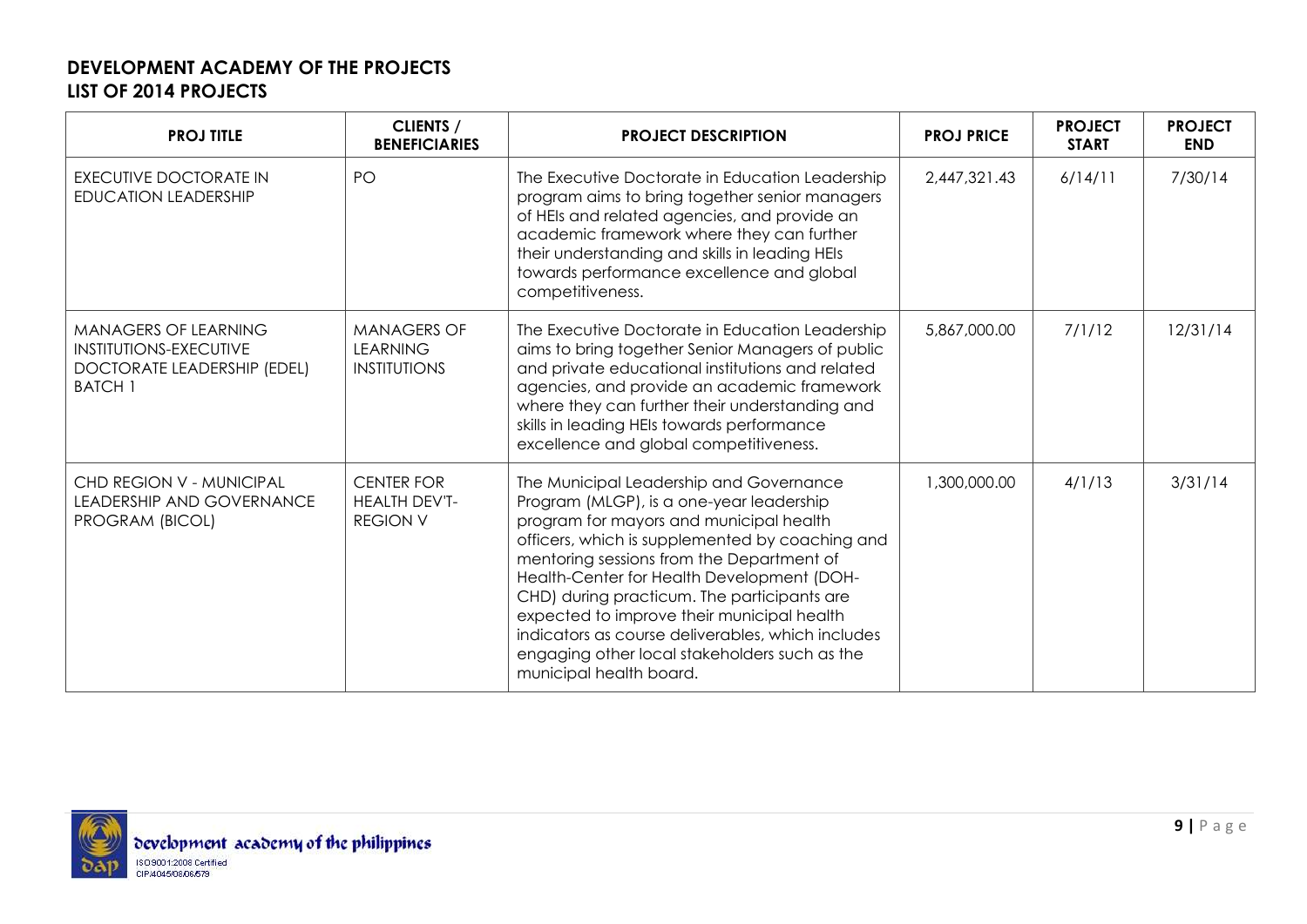| <b>PROJ TITLE</b>                                                                                                                | <b>CLIENTS /</b><br><b>BENEFICIARIES</b> | <b>PROJECT DESCRIPTION</b>                                                                                                                                                                                                                                                                                                                                                                                                                                                                                                                                                                                                                                                                                                                                                                                                                                                                                                                          | <b>PROJ PRICE</b> | <b>PROJECT</b><br><b>START</b> | <b>PROJECT</b><br><b>END</b> |
|----------------------------------------------------------------------------------------------------------------------------------|------------------------------------------|-----------------------------------------------------------------------------------------------------------------------------------------------------------------------------------------------------------------------------------------------------------------------------------------------------------------------------------------------------------------------------------------------------------------------------------------------------------------------------------------------------------------------------------------------------------------------------------------------------------------------------------------------------------------------------------------------------------------------------------------------------------------------------------------------------------------------------------------------------------------------------------------------------------------------------------------------------|-------------------|--------------------------------|------------------------------|
| AFP COMMAND AND GENERAL<br>STAFF COLLEGE - MASTER IN PUBLIC<br>MANAGEMENT MAJOR IN<br>DEVELOPMENT AND SECURITY<br><b>BATCH 5</b> | <b>AFPCGSC</b>                           | The Master in Public Management major in<br>Development and Security (MPM DevSec) at the<br>Armed Forces of the Philippines Command and<br>General Staff College (AFPCGSC) is a joint<br>program of the Development Academy of the<br>Philippines (DAP) and the Armed Forces of the<br>Philippines (AFP) through the approval of the<br>Department Circular Nr 5. It is crafted as a<br>twinning program for the mandatory mid career<br>course of AFP officers before they are promoted<br>to "06" position. The intensive degree programs<br>seek to build the competencies of future leaders<br>within the overarching framework of<br>development and security. The program believes<br>that enduring peace and prosperity can be<br>achieved only by melding and balancing the<br>relevant and key substantive sub-fields of<br>national security and national development into<br>a focused, single-minded, and reasonably<br>coherent whole. | 5,300,000.00      | 7/1/12                         | 7/31/14                      |

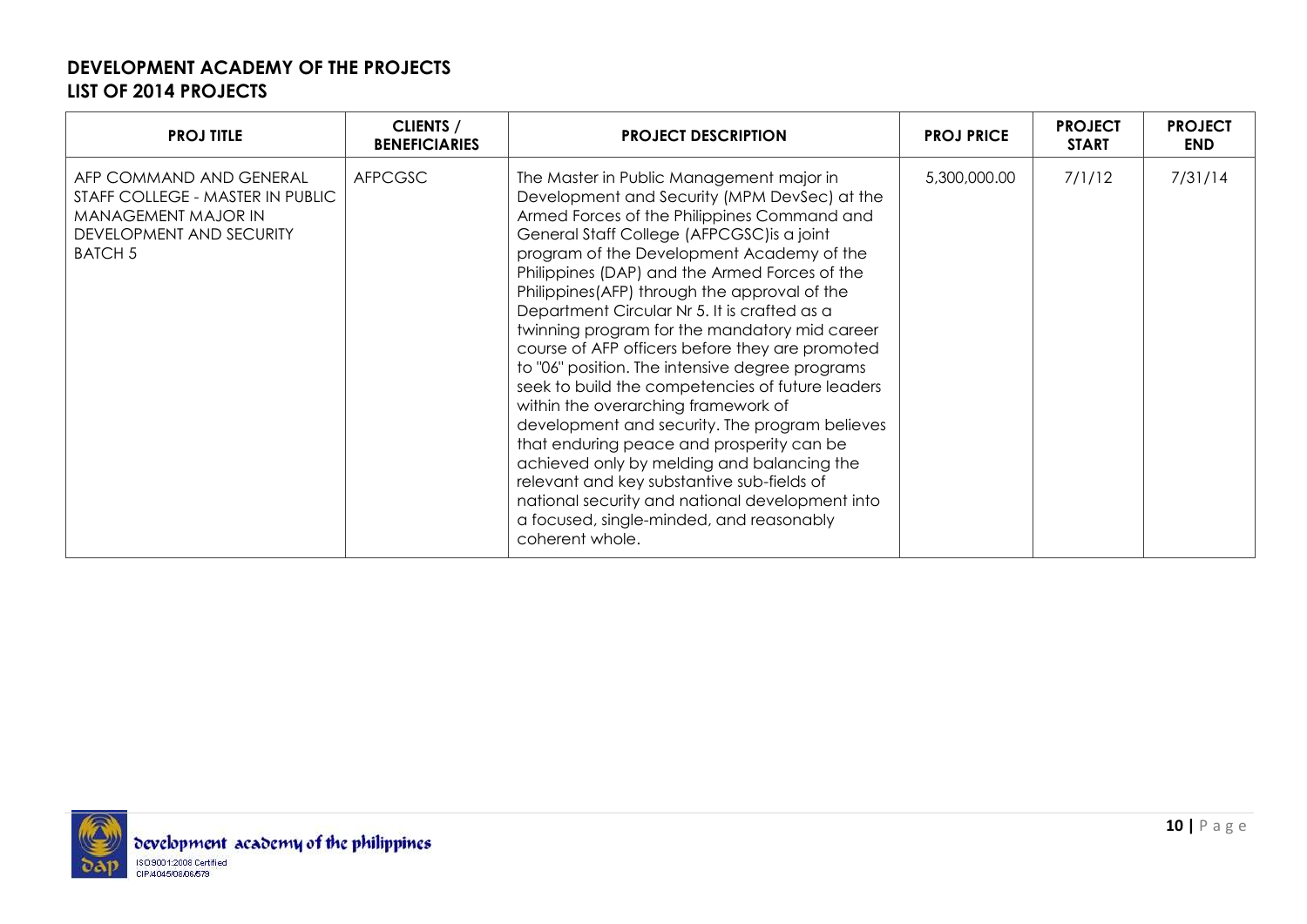| <b>PROJ TITLE</b>                                                                                                               | <b>CLIENTS /</b><br><b>BENEFICIARIES</b>                             | <b>PROJECT DESCRIPTION</b>                                                                                                                                                                                                                                                                                                                                                                                                                                                                                                                                                                                                                                                                                                                                                                                                                                                                                                                          | <b>PROJ PRICE</b> | <b>PROJECT</b><br><b>START</b> | <b>PROJECT</b><br><b>END</b> |
|---------------------------------------------------------------------------------------------------------------------------------|----------------------------------------------------------------------|-----------------------------------------------------------------------------------------------------------------------------------------------------------------------------------------------------------------------------------------------------------------------------------------------------------------------------------------------------------------------------------------------------------------------------------------------------------------------------------------------------------------------------------------------------------------------------------------------------------------------------------------------------------------------------------------------------------------------------------------------------------------------------------------------------------------------------------------------------------------------------------------------------------------------------------------------------|-------------------|--------------------------------|------------------------------|
| AFP COMMAND AND GENERAL<br>STAFF COLLEGE- MASTER IN PUBLIC<br>MANAGEMENT MAJOR IN<br>DEVELOPMENT AND SECURITY<br><b>BATCH 6</b> | <b>AFPCGSC</b>                                                       | The Master in Public Management major in<br>Development and Security (MPM DevSec) at the<br>Armed Forces of the Philippines Command and<br>General Staff College (AFPCGSC) is a joint<br>program of the Development Academy of the<br>Philippines (DAP) and the Armed Forces of the<br>Philippines (AFP) through the approval of the<br>Department Circular Nr 5. It is crafted as a<br>twinning program for the mandatory mid career<br>course of AFP officers before they are promoted<br>to "06" position. The intensive degree programs<br>seek to build the competencies of future leaders<br>within the overarching framework of<br>development and security. The program believes<br>that enduring peace and prosperity can be<br>achieved only by melding and balancing the<br>relevant and key substantive sub-fields of<br>national security and national development into<br>a focused, single-minded, and reasonably<br>coherent whole. | 5,000,000.00      | 3/16/13                        | 4/30/14                      |
| MASTER IN PUBLIC MANAGEMENT<br>MAJOR IN RURAL DEVELOPMENT<br><b>BATCH 2</b>                                                     | <b>NATIONAL</b><br><b>CONVERGENCE</b><br>INITIATIVE-DAR,<br>DENR, DA | A strategic way of enhancing the convergence<br>is to roll out a formal academic program aimed<br>at the field supervisors, technical/program staff<br>and administrators of the three rural oriented line<br>agencies so that they can acquire the relevant<br>enterprise, political, managerial and technical<br>skills for an ISRD. This program is called the Masters<br>in Public Management, Major in Rural<br>Development (MPM-RD).                                                                                                                                                                                                                                                                                                                                                                                                                                                                                                          | 41,643,642.28     | 12/1/12                        | 8/31/14                      |

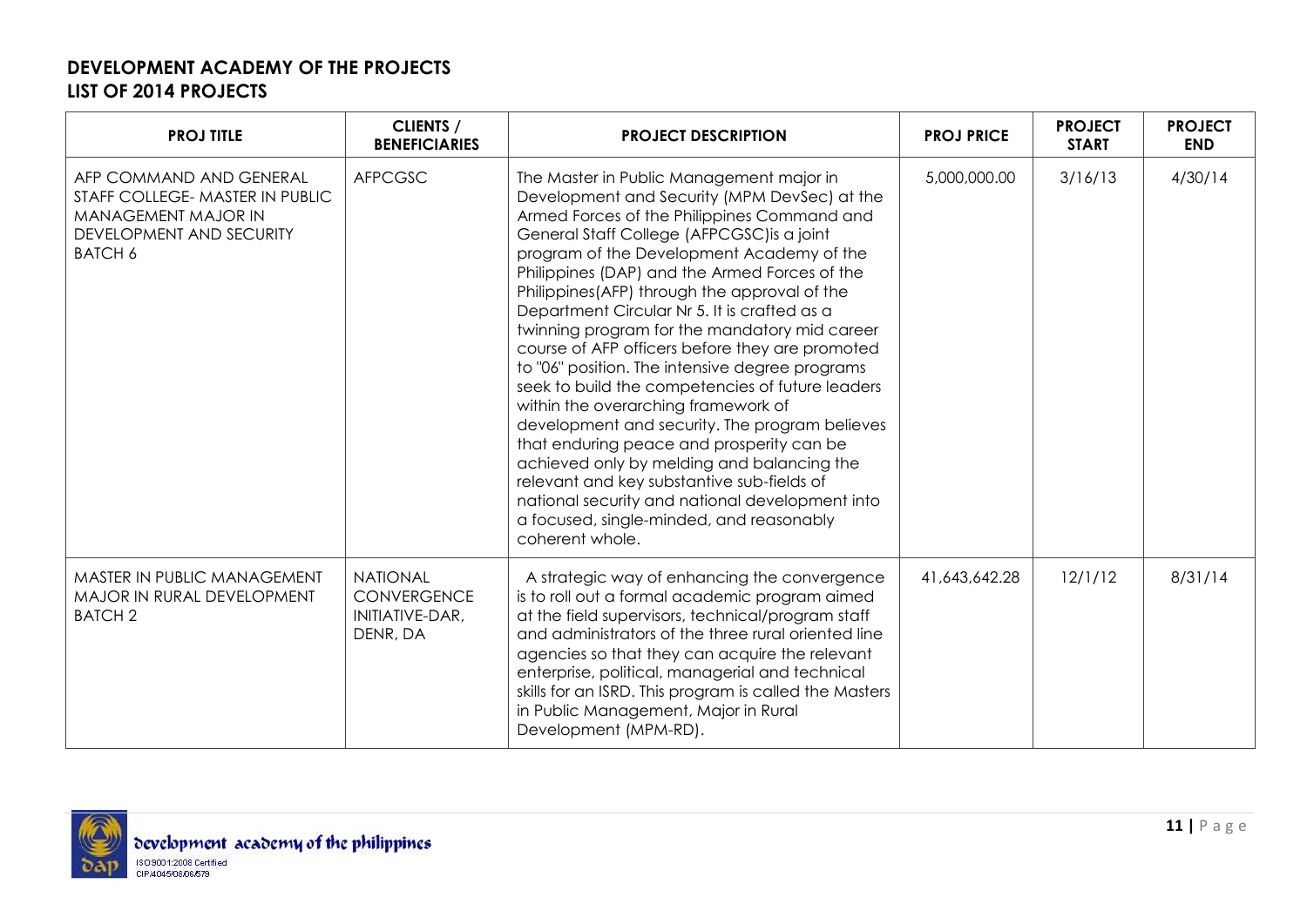| <b>PROJ TITLE</b>                                                                                                                                                                 | <b>CLIENTS /</b><br><b>BENEFICIARIES</b>                    | <b>PROJECT DESCRIPTION</b>                                                                                                                                                                                                                                                                                                          | <b>PROJ PRICE</b> | <b>PROJECT</b><br><b>START</b> | <b>PROJECT</b><br><b>END</b> |
|-----------------------------------------------------------------------------------------------------------------------------------------------------------------------------------|-------------------------------------------------------------|-------------------------------------------------------------------------------------------------------------------------------------------------------------------------------------------------------------------------------------------------------------------------------------------------------------------------------------|-------------------|--------------------------------|------------------------------|
| DTI-REGION 10 & CONGRESSMAN<br>PETER M. UNABIA - STRATEGIC<br>DEVELOPMENT PLAN FOR THE FIRST<br><b>CONGRESSIONAL DISTRICT OF</b><br>MISAMIS ORIENTAL, NORTHERN<br><b>MINDANAO</b> | DTI-REGION 10 &<br>CONGRESSMAN<br>PETER M. UNABIA           | The project aims to undertake the<br>implementation of the Strategic Development<br>Plan Class composed through a series of<br>workshops leading to the formulation of the<br>Strategic Development Plan for the First<br>Congressional District of Misamis Oriental.                                                               | 1,440,000.00      | 2/1/12                         | 4/30/14                      |
| PHILIPPINE POSTAL CORPORATION-<br><b>EXECUTIVE MANAGEMENT</b><br>DEVELOPMENT COURSE FOR PPC<br><b>POSTMASTERS</b>                                                                 | PHIL POSTAL CORP                                            | The Executive Management Development<br>Course tackles the issue on how to bring about<br>adequacy, efficiency and effectiveness and<br>equity amidst competing sectoral demands for<br>public service. This is a skill and competency<br>enhancement course to address specific business<br>management and development challenges. | 4,500,000.00      | 2/1/13                         | 4/30/14                      |
| MPQM MAJOR IN MICROFINANCE<br><b>BATCH 2</b>                                                                                                                                      | CARD-MRI<br><b>DEVELOPMENT</b><br>INSTITUTE, INC.<br>(CMDI) | The program intends to assess and strengthen the<br>leadership and managerial acumen of the<br>designated personnel of CARD MRI as well as<br>other Microfinance practitioners like SEDP, Inc.,<br>reinforcing their knowledge in microfinance<br>practices.                                                                        | 3,750,000.00      | 7/1/12                         | 3/31/14                      |

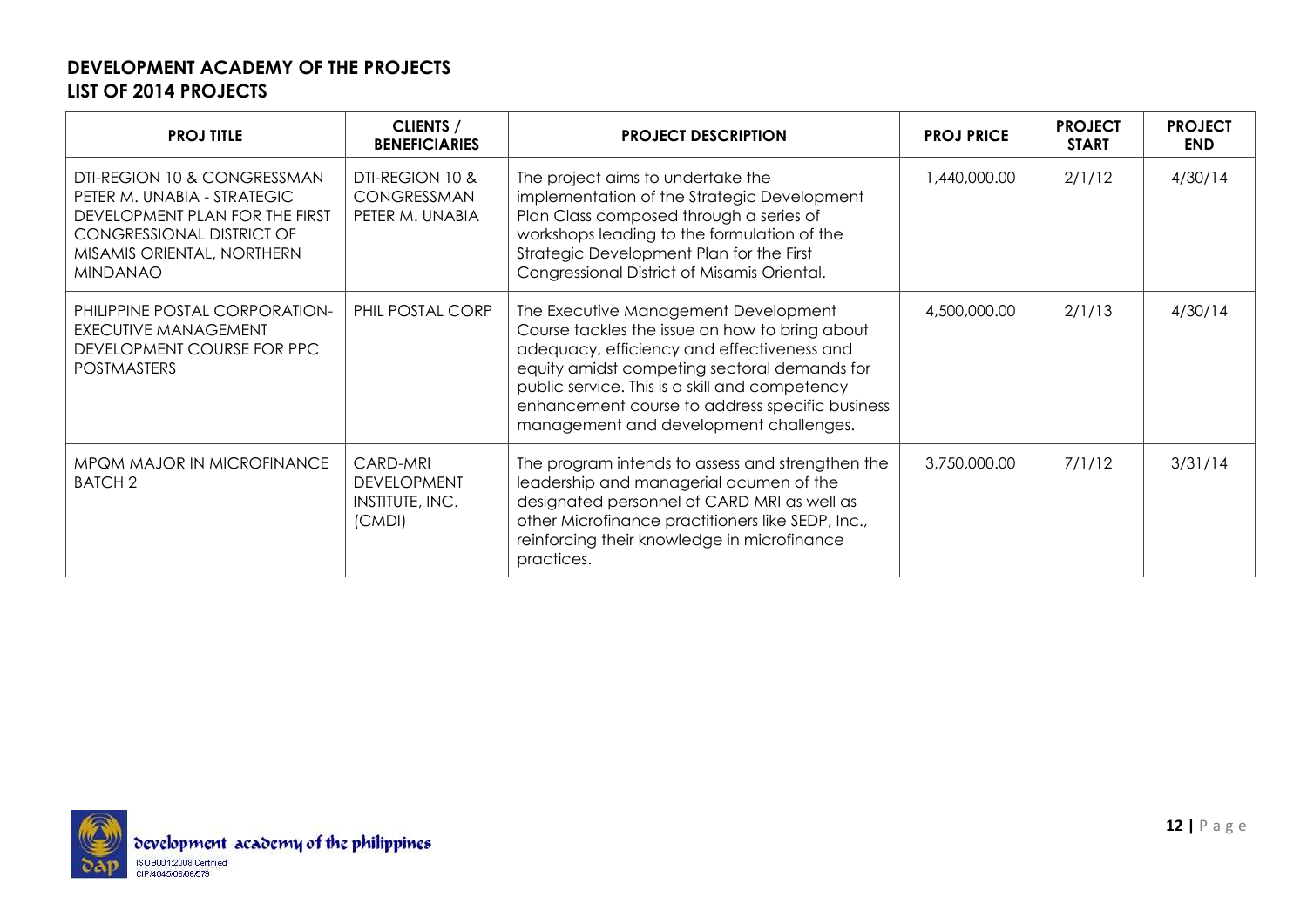| <b>PROJ TITLE</b>                                                                                                                                                                                | <b>CLIENTS /</b><br><b>BENEFICIARIES</b>                           | <b>PROJECT DESCRIPTION</b>                                                                                                                                                                                                                                                                                                                                                                                                                                                                                                                                                                                                                                          | <b>PROJ PRICE</b> | <b>PROJECT</b><br><b>START</b> | <b>PROJECT</b><br><b>END</b> |
|--------------------------------------------------------------------------------------------------------------------------------------------------------------------------------------------------|--------------------------------------------------------------------|---------------------------------------------------------------------------------------------------------------------------------------------------------------------------------------------------------------------------------------------------------------------------------------------------------------------------------------------------------------------------------------------------------------------------------------------------------------------------------------------------------------------------------------------------------------------------------------------------------------------------------------------------------------------|-------------------|--------------------------------|------------------------------|
| PHILIPPINE AIRFORCE410TH<br>MAINTENANCE WING - SCOPE<br>EXPANSION OF THE ISO 9001:2008-<br>CERTIFIED QUALITY MANAGEMENT<br>SYSTEM OF THE PHILIPPINE<br>AIRFORCE 410TH MAINTENANCE<br><b>WING</b> | PHILIPPINE AIR<br>FORCE 410TH<br><b>MAINTENANCE</b><br><b>WING</b> | Following the successful institutionalization of<br>Quality Management System certified to ISO<br>9001:2008 Standard for the Repair and Overhaul<br>Services of T-53 Helicopter Engines, the Philippine<br>Air Force - 410th Maintenance Wing (PAF 410th<br>MW) intends to expand the scope of its<br>certification. This is in line with initiatives of the<br>Department of National Defense under the<br>Philippine Defense Transformation Program. In<br>response to PAF 410th MW's requirements, DAP<br>proposes to undertake a project entitled, Scope<br>Expansion of the ISO 9001:2008-certified Quality<br>Management System (QMS) of the PAF 410th<br>MW. | 443,392.86        | 10/1/13                        | 4/30/14                      |
| DEVELOPMENT OF QUALITY<br>MANAGEMENT SYSTEM (QMS)<br>CERTIFIABLE TO ISO 9001:2008 FOR<br>THE PROVINCIAL GOVERNMENT OF<br>QUIRINO (PGQ)                                                           | PG OF QUIRINO                                                      | The project aims to promote understanding and<br>appreciation of ISO 9001:2008 Quality<br>Management System as well as to develop a<br>Quality Manual, Procedures and Work Instructions<br>for provincial government service processes                                                                                                                                                                                                                                                                                                                                                                                                                              | 990,000.00        | 8/15/13                        | 5/31/14                      |
| DEVELOPMENT OF A QUALITY<br>MANAGEMENT SYSTEM CERTIFIABLE<br>TO ISO 9001:2008 FOR THE BASES<br>CONVERSION AND DEVELOPMENT<br><b>AUTHORITY</b>                                                    | <b>BCDA</b>                                                        | The project aims to provide the necessary<br>interventions to facilitate the establishment of ISO<br>9001:2008 Quality Management System for the<br><b>Bases Conversion and Development Authority</b><br>(BCDA).                                                                                                                                                                                                                                                                                                                                                                                                                                                    | 637,560.00        | 1/1/13                         | 2/28/14                      |

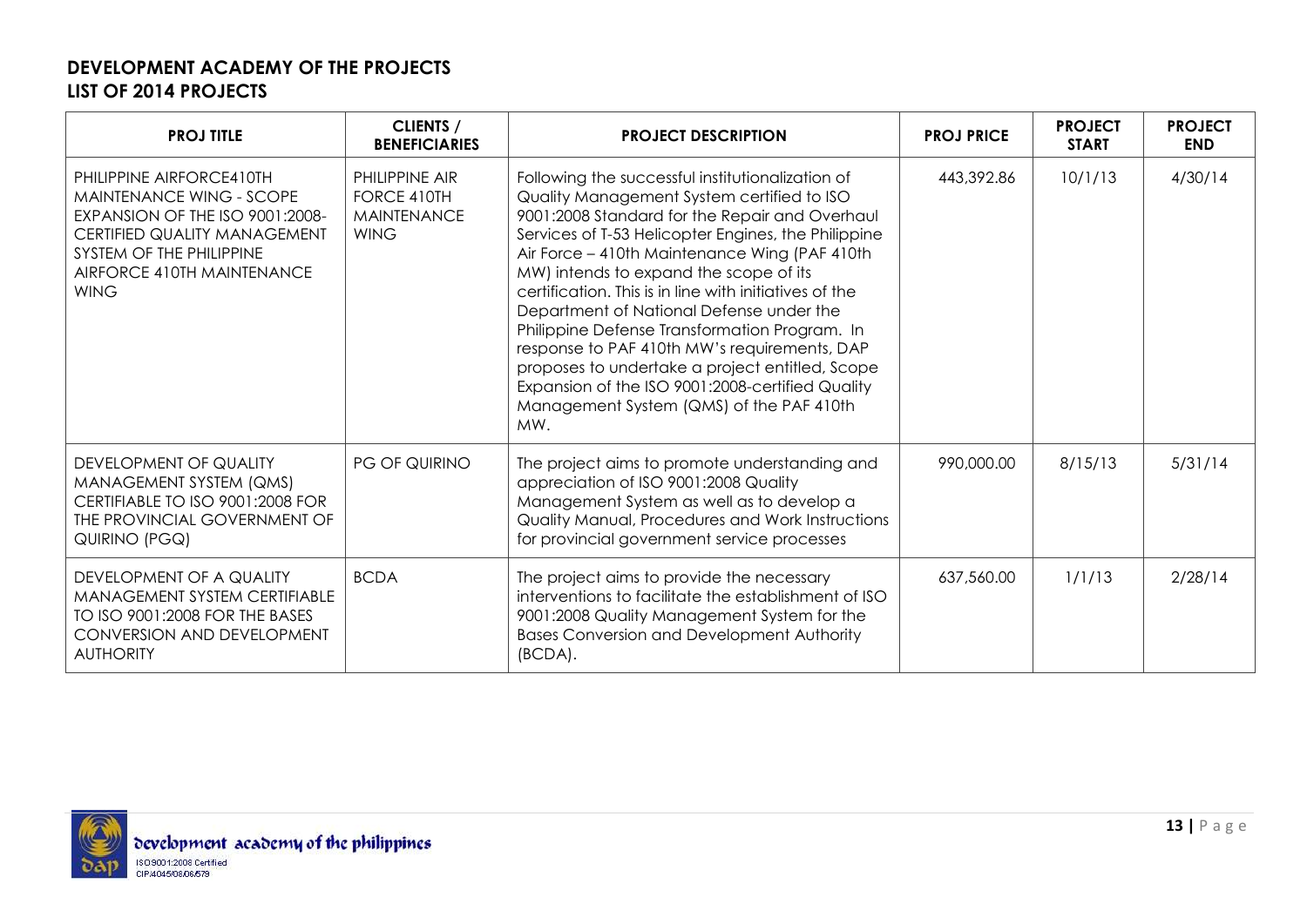| <b>PROJ TITLE</b>                                                                                                                                                                                        | <b>CLIENTS /</b><br><b>BENEFICIARIES</b>                       | <b>PROJECT DESCRIPTION</b>                                                                                                                                                                                                                                                                                                                                                                                                                                                                                                 | <b>PROJ PRICE</b> | <b>PROJECT</b><br><b>START</b> | <b>PROJECT</b><br><b>END</b> |
|----------------------------------------------------------------------------------------------------------------------------------------------------------------------------------------------------------|----------------------------------------------------------------|----------------------------------------------------------------------------------------------------------------------------------------------------------------------------------------------------------------------------------------------------------------------------------------------------------------------------------------------------------------------------------------------------------------------------------------------------------------------------------------------------------------------------|-------------------|--------------------------------|------------------------------|
| LUNG CENTER OF THE PHILIPPINES-<br>DEVELOPMENT OF A QUALITY<br>MANAGEMENT SYSTEM CERTIFIABLE<br>TO ISO 9001:2008 FOR THE<br>PROVISION OF HEALTHCARE<br>SERVICES OF THE LUNG CENTER OF<br>THE PHILIPPINES | LUNG CENTER OF<br>THE PHILIPPINES                              | The project aims to facilitate the development of<br>LCP-Quality Management System (QMS)<br>certifiable to ISO 9001:2008 for the Health Care<br>Services of the Lung Center of the Philippines.                                                                                                                                                                                                                                                                                                                            | 475,000.00        | 12/1/12                        | 5/30/14                      |
| <b>NATIONAL NUTRITION COUNCIL-</b><br>DEVELOPMENT OF A QUALITY<br>MANAGEMENT SYSTEM CERTIFIABLE<br>TO ISO 9001:2008 FOR THE<br>NATIONAL NUTRITION COUNCIL                                                | <b>NATL NUTRITION</b><br><b>COUNCIL</b>                        | The project aims to provide necessary<br>interventions to facilitate the establishment of ISO<br>9001:2008 Quality Management System (QMS) in<br>the National Nutrition Council.                                                                                                                                                                                                                                                                                                                                           | 525,000.00        | 4/17/13                        | 5/30/14                      |
| DBM-DEVELOPMENT OF QUALITY<br>MANAGEMENT SYSTEM CERTIFIABLE<br>TO ISO 9001:2008 FOR THE DBM                                                                                                              | <b>DEPARTMENT OF</b><br><b>BUDGET AND</b><br><b>MANAGEMENT</b> | The project aims to provide necessary<br>interventions to facilitate the establishment of ISO<br>9001:2008 Quality Management System (QMS) in<br>the National Nutrition Council.                                                                                                                                                                                                                                                                                                                                           | 566,250.00        | 7/30/12                        | 12/30/14                     |
| <b>DBM-CAPABILITY BUILDING</b><br><b>ACTIVITIES FOR THE GOVERNMENT</b><br><b>QUALITY MANAGEMENT PROGRAM</b>                                                                                              | <b>DBM</b>                                                     | The approved 2011-2016 Medium Term<br>Development Plan (MTPDP) cites enhancing and<br>standardizing the quality of public service<br>delivery to become consistent with the<br>requirements of the International Organization for<br>Standardization (ISO). This initiative is futher<br>supported by Executive Order No. 605 that<br>espouses the Institutionalization of ISO 9001<br>Quality Management System (QMS) in<br>government through the implementation of a<br>Government Quality Management Program<br>(GQMP) | 1,965,000.00      | 8/1/13                         | 12/30/14                     |

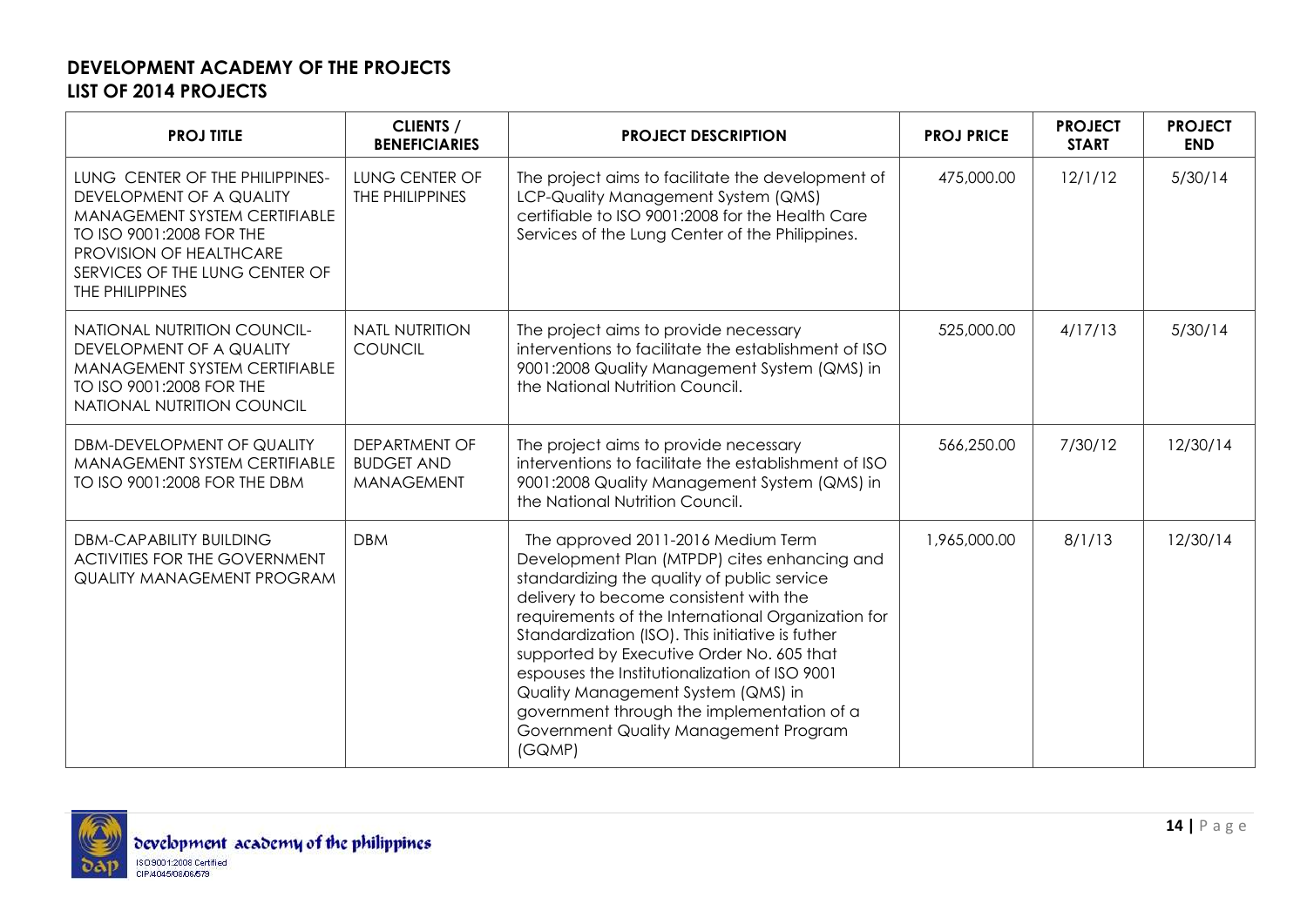| <b>PROJ TITLE</b>                                                                                                                                                                                                                                      | <b>CLIENTS /</b><br><b>BENEFICIARIES</b>        | <b>PROJECT DESCRIPTION</b>                                                                                                                                                                                                                                                                                                                                                                                                                                                            | <b>PROJ PRICE</b> | <b>PROJECT</b><br><b>START</b> | <b>PROJECT</b><br><b>END</b> |
|--------------------------------------------------------------------------------------------------------------------------------------------------------------------------------------------------------------------------------------------------------|-------------------------------------------------|---------------------------------------------------------------------------------------------------------------------------------------------------------------------------------------------------------------------------------------------------------------------------------------------------------------------------------------------------------------------------------------------------------------------------------------------------------------------------------------|-------------------|--------------------------------|------------------------------|
| STANDARDS BUREAU OF THE<br>DEPARTMENT OF SOCIAL WELFARE<br>AND DEVELOPMENT-<br>DEVELOPMENT OF QUALITY<br>MANAGEMENT SYSTEM (QMS)<br>CERTIFIABLE TO ISO 9001:2008 FOR<br>THE STANDARDS BUREAU OF THE<br>DEPARTMENT OF SOCIAL WELFARE<br>AND DEVELOPMENT | <b>STANDARDS</b><br><b>BUREAU-DSWD</b>          | The project aims to provide necessary<br>interventions to facilitate the establishment of ISO<br>9001:2008 Quality Management System in the<br>delivery of regulatory services of the DSWD -<br>Standards Bureau.                                                                                                                                                                                                                                                                     | 2,032,900.00      | 8/1/12                         | 12/30/14                     |
| DPWH-DEVELOPMENT OF QUALITY<br>MANAGEMENT SYSTEM CERTIFIABLE<br>TO ISO 9001:2008 FOR THE DPWH                                                                                                                                                          | <b>DPWH</b>                                     | To support the DPWH's endeavor, the<br>Development Academy of the Philippines'<br>Center for Quality and Competitiveness (DAP-<br>CQC) is proposing a project entitled,<br>Development of Quality Management System<br>Certifiable to ISO 9001:2008 for the Department of<br>Public Works and Highways (DPWH). ISO<br>9001:2008 shall provide a globally recognized<br>standard that would transform DPWH's current<br>management system to a certified quality<br>management system. | 6,425,551.88      | 5/1/12                         | 6/30/14                      |
| PHILHEALTH- DEVELOPMENT OF<br><b>QUALITY MANAGEMENT SYSTEM</b><br>CERTIFIABLE TO ISO 9001:2008 FOR<br>THE PHILHEALTH                                                                                                                                   | PHILHEALTH                                      | The project aims to provide necessary<br>interventions to facilitate the establishment of ISO<br>9001:2008 Quality Management System at the<br>Philippine Health Insurance Corporation.                                                                                                                                                                                                                                                                                               | 1,085,000.00      | 10/28/13                       | 8/30/14                      |
| <b>WESTERN VISAYAS MEDICAL</b><br>CENTER-DEVELOPMENT OF A<br><b>QUALITY MANAGEMENT SYSTEM</b><br>CERTIFIABLE TO ISO 9001:2008 FOR<br>THE WESTERN VISAYAS MEDICAL<br><b>CENTER</b>                                                                      | <b>WESTERN VISAYAS</b><br><b>MEDICAL CENTER</b> | The project aims to provide the necessary<br>interventions to facilitate the establishment of ISO<br>9001:2008 Quality Management System for the<br>Western Visayas Medical Center (WVMC).                                                                                                                                                                                                                                                                                            | 620,000.00        | 9/1/13                         | 6/30/14                      |

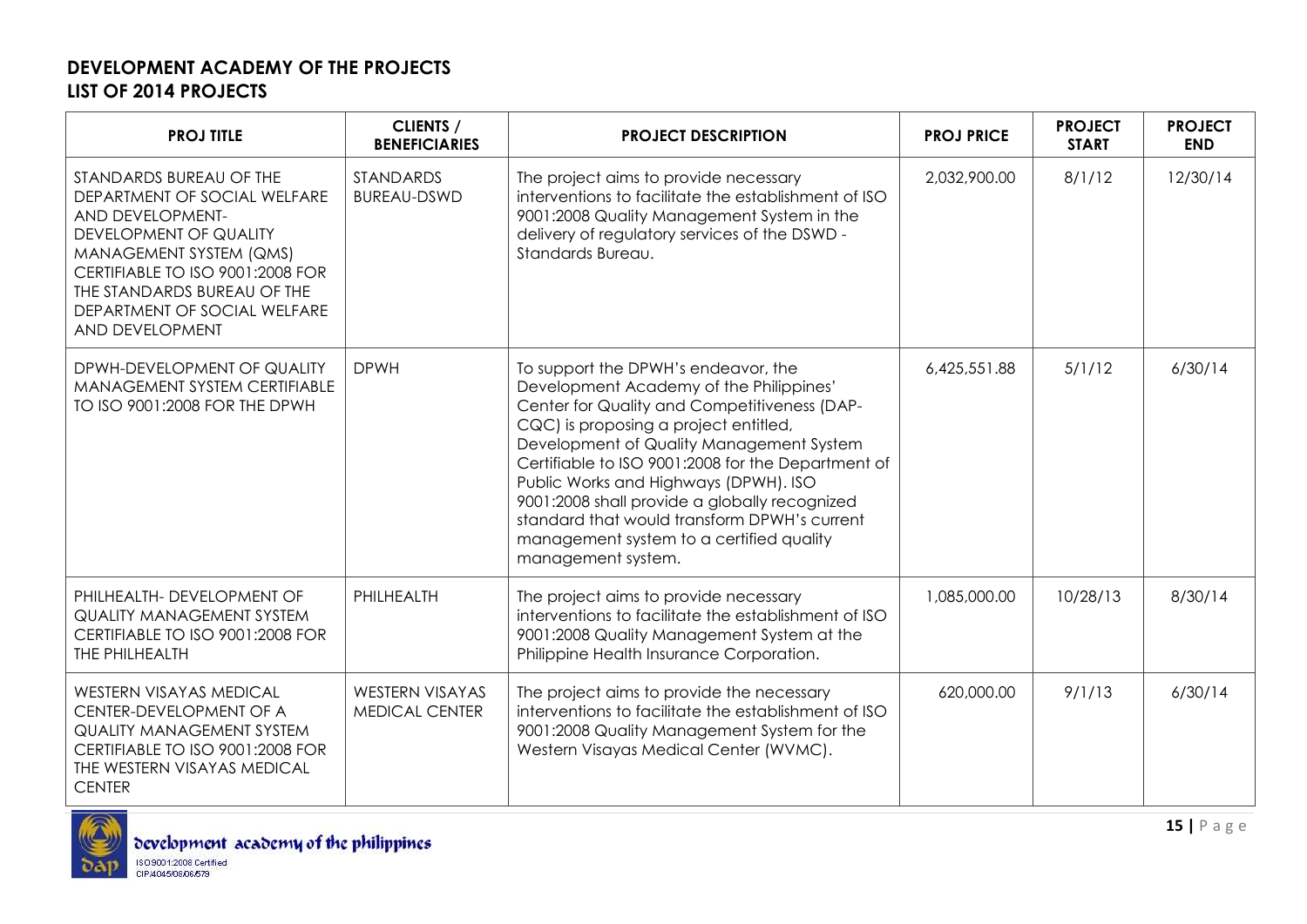| <b>PROJ TITLE</b>                                                                                                                                                                                                                                                       | <b>CLIENTS /</b><br><b>BENEFICIARIES</b>                  | <b>PROJECT DESCRIPTION</b>                                                                                                                                                                                                            | <b>PROJ PRICE</b> | <b>PROJECT</b><br><b>START</b> | <b>PROJECT</b><br><b>END</b> |
|-------------------------------------------------------------------------------------------------------------------------------------------------------------------------------------------------------------------------------------------------------------------------|-----------------------------------------------------------|---------------------------------------------------------------------------------------------------------------------------------------------------------------------------------------------------------------------------------------|-------------------|--------------------------------|------------------------------|
| DOT- DEVELOPMENT OF A QUALITY<br>MANAGEMENT SYSTEM (QMS)<br>CERTIFABLE TO ISO 9001:2008 FOR<br>THE DOT                                                                                                                                                                  | <b>DEPARTMENT OF</b><br><b>TOURISM</b>                    | The project aims to provide necessary<br>interventions to facilitate the development of a<br>quality management system (QMS) certifiable to<br>ISO 9001:2008 for the Department of Tourism<br>$(DOT)$ .                               | 965,000.00        | 10/1/12                        | 6/30/14                      |
| <b>TOURISM INFRASTUCTURE AND</b><br><b>ENTERPRISE ZONE AUTHORITY</b><br>(TIEZA) - DEVELOPMENT OF A<br><b>QUALITY MANAGEMENT SYSTEM</b><br>(QMS) CERTIFIABLE TO ISO<br>9001:2008 FOR THE TOURISM<br><b>INFRASTRUCTURE AND ENTERPRIS</b><br><b>ZONE AUTHORITY (TIEZA)</b> | <b>TIEZA</b>                                              | The project aims to provide necessary<br>interventions to facilitate the development of a<br>quality management system (QMS) certifiable to<br>ISO 9001:2008 for the Tourism Infrastructure and<br>Enterprise Zone Authority (TIEZA). | 695,000.00        | 12/3/12                        | 4/30/14                      |
| <b>HOUSING AND LAND USE</b><br>REGULATORY BOARD-<br>DEVELOPMENT OF A QUALITY<br>MANAGEMENT SYSTEM (QMS)<br>CERTIFIABLE TO ISO 9001:2008 FOR<br>THE HOUSING AND LAND USE<br><b>REGULATORY</b>                                                                            | <b>HLURB</b>                                              | The project aims to provide the necessary<br>interventions to facilitate the establishment of ISO<br>9001:2008 Quality Management System for the<br>Housing and Land Use Regulatory Board (HLURB).                                    | 702,500.00        | 1/11/13                        | 3/30/14                      |
| PHILIPPINE CHARITY SWEEPSTAKES<br>OFFICE- DEVELOPMENT OF A<br><b>QUALITY MANAGEMENT SYSTEM</b><br>(QMS) CERTIFIABLE TO ISO<br>9001:2008 FOR THE PHILIPPINE<br><b>CHARITY SWEEPSTAKES OFFICE</b>                                                                         | PHILIPPINE CHARITY<br><b>SWEEPSTAKES</b><br><b>OFFICE</b> | The project aims to provide necessary<br>interventions to facilitate the establishment of ISO<br>9001:2008 Quality Management System at the<br>Philippine Charity Sweepstakes Office.                                                 | 510,000.00        | 10/1/13                        | 6/30/14                      |

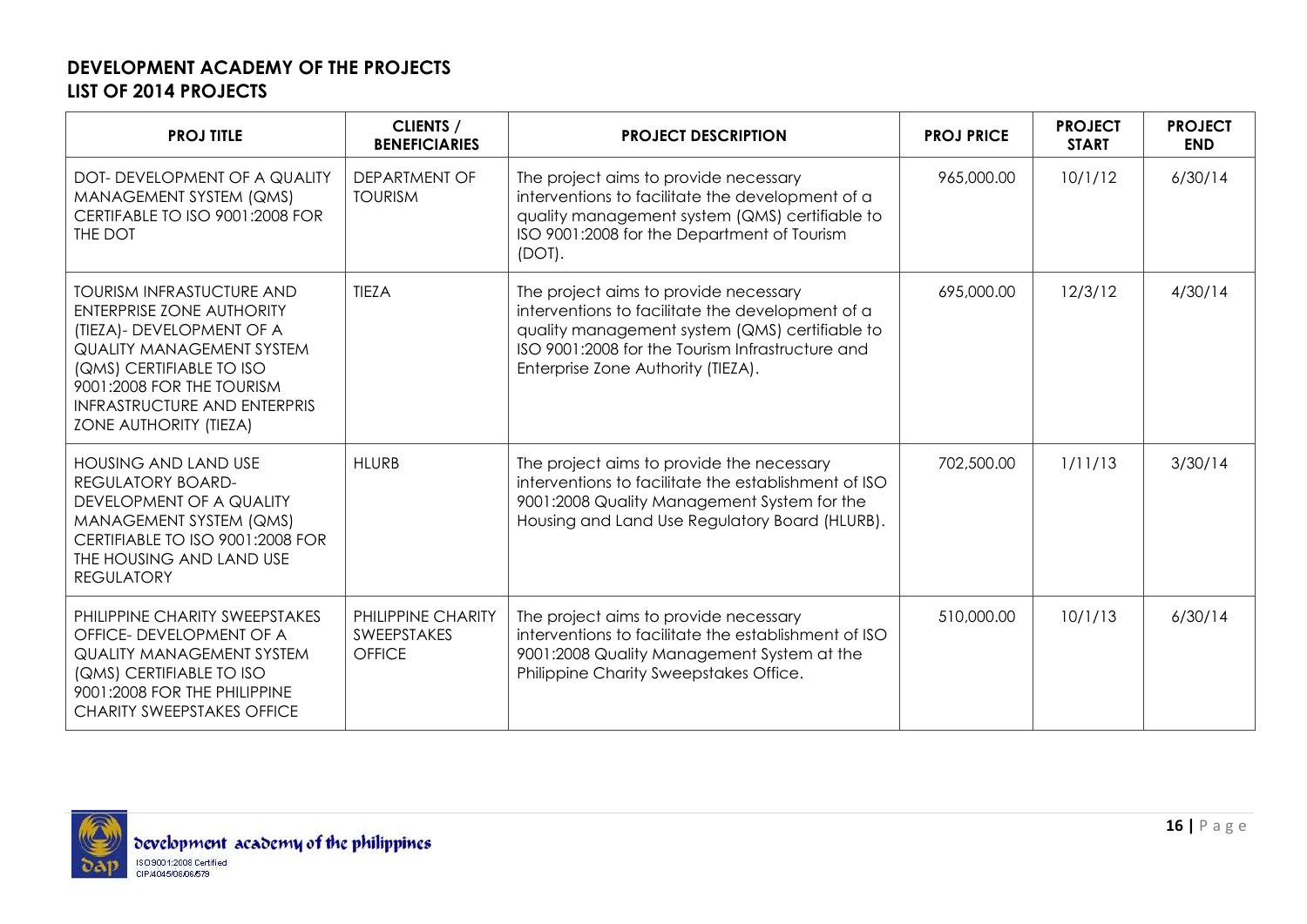| <b>PROJ TITLE</b>                                                                                                                                                                                                 | CLIENTS /<br><b>BENEFICIARIES</b>                                                 | <b>PROJECT DESCRIPTION</b>                                                                                                                                                                                        | <b>PROJ PRICE</b> | <b>PROJECT</b><br><b>START</b> | <b>PROJECT</b><br><b>END</b> |
|-------------------------------------------------------------------------------------------------------------------------------------------------------------------------------------------------------------------|-----------------------------------------------------------------------------------|-------------------------------------------------------------------------------------------------------------------------------------------------------------------------------------------------------------------|-------------------|--------------------------------|------------------------------|
| PHILIPPINE INTERNATIONAL<br><b>TRADING CORPORATION -</b><br>DEVELOPMENT OF A QUALITY<br>MANAGEMENT SYSTEM (QMS)<br>CERTIFIABLE TO ISO 9000 2008 FOR<br>THE PHILIPPINE INTERNATIONAL<br><b>TRADING CORPORATION</b> | <b>PHILIPPINE</b><br><b>INTERNATIONAL</b><br><b>TRADING</b><br><b>CORPORATION</b> | The project aims to provide necessary<br>interventions to facilitate the establishment of ISO<br>9001:2008 Quality Management System at the<br>Philippine International Trading Corporation.                      | 540,357.14        | 8/1/13                         | 6/20/14                      |
| <b>GOVERNANCE COMMISSION FOR</b><br><b>GOCCS-DEVELOPMENT OF A</b><br><b>QUALITY MANAGEMENT SYSTEMS</b><br>(QMS) CERTIFIABLE TO ISO 9001:<br>2008 FOR THE GOVERNANCE<br><b>COMMISSION FOR GOCCS</b>                | <b>GCG</b>                                                                        | The project aims to provide the necessary<br>interventions to facilitate the establishment of ISO<br>9001:2008 Quality Management System for the<br>Governance Commission for GOCCs (GCG).                        | 610,000.00        | 12/1/13                        | 7/30/14                      |
| <b>DUTY FREE PHILIPPINES</b><br><b>CORPORATION - DEVELOPMENT</b><br>OF A QUALITY MANAGEMENT<br>SYSTEM (QMS) CERTIFIABLE TO ISO<br>9001:2008 FOR THE DUTY FREE PHILS<br>CORP.                                      | <b>DUTY FREE</b><br><b>PHILIPPINES</b><br><b>CORPORATION</b>                      | The project aims to provide necessary<br>interventions to facilitate the development of a<br>quality management system (QMS) certifiable to<br>ISO 9001:2008 for the Duty Free Philippines<br>Corporation (DFPC). | 610,000.00        | 10/1/13                        | 6/30/14                      |
| <b>PORO POINT MANAGEMENT</b><br><b>CORPORATION - DEVELOPMENT</b><br>OF A QUALITY MANAGEMENT<br>SYSTEM CERTIFIABLE TO ISO<br>9001:2000 FOR THE PORO POINT<br><b>MANAGEMENT CORPORATION</b>                         | PORO POINT<br><b>MANAGEMENT</b><br><b>CORPORATION</b>                             | The project aims to enhance the management<br>system of the PPMC through the establishment of<br>a quality management system certifiable to ISO<br>9001:2008.                                                     | 300,000.00        | 1/1/12                         | 6/30/14                      |

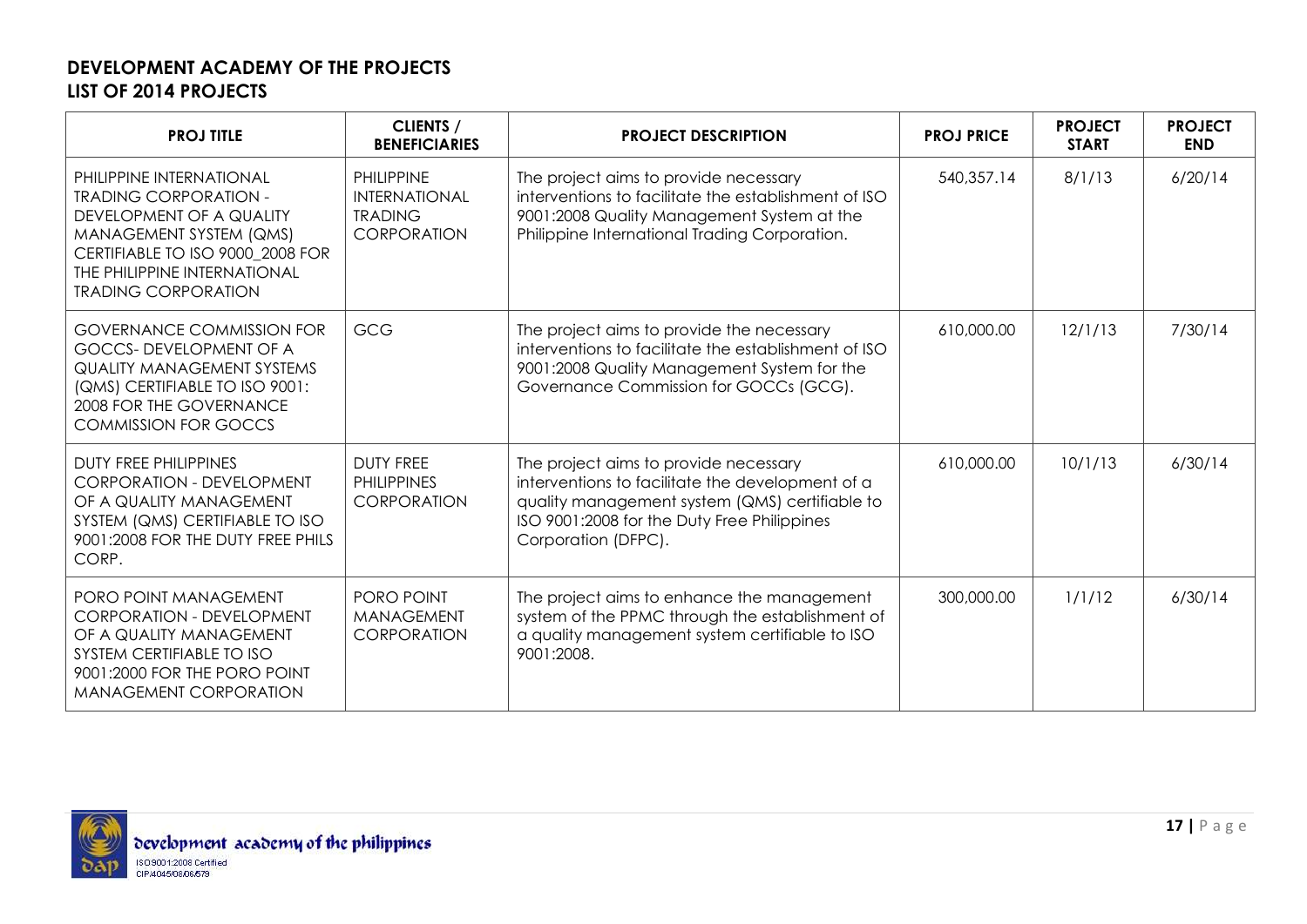| <b>PROJ TITLE</b>                                                                                                                                                                                                                                                         | <b>CLIENTS /</b><br><b>BENEFICIARIES</b> | <b>PROJECT DESCRIPTION</b>                                                                                                                                                                                                                                                                                                                                                                                                                                                                                                                                                                                                                                                                 | <b>PROJ PRICE</b> | <b>PROJECT</b><br><b>START</b> | <b>PROJECT</b><br><b>END</b> |
|---------------------------------------------------------------------------------------------------------------------------------------------------------------------------------------------------------------------------------------------------------------------------|------------------------------------------|--------------------------------------------------------------------------------------------------------------------------------------------------------------------------------------------------------------------------------------------------------------------------------------------------------------------------------------------------------------------------------------------------------------------------------------------------------------------------------------------------------------------------------------------------------------------------------------------------------------------------------------------------------------------------------------------|-------------------|--------------------------------|------------------------------|
| DA-BUREAU OF AGRICULTURE AND<br><b>FISHERIES PRODUCT STANDARDS -</b><br>DEVELOPMENT OF QMS<br>CERTIFIABLE TO ISO 9001:2008 AND<br>ISO/IEC 17011:2004 SPECIFIC TO<br>ORGANIC AGRICULTURE FOR THE<br><b>BUREAU OF AGRICULTURE AND</b><br><b>FISHERIES PRODUCT STANDARDS</b> | <b>BAFPS</b>                             | The project aims to enhance BAFPS' process of<br>setting and implementing standards through the<br>establishment of a QMS certifiable to ISO<br>9001:2008 and ISO/IEC 17011:2004 for conformity<br>assessment.                                                                                                                                                                                                                                                                                                                                                                                                                                                                             | 1,110,178.58      | 1/1/13                         | 5/30/14                      |
| DEVELOPMENT OF QMS FOR THE<br>ATI                                                                                                                                                                                                                                         | ATI                                      | The project aims to assess and enhance ATI's<br>current management systems based on<br>applicable standards/framework, i.e., the<br>Government Quality Management Systems<br>Standards (GQMSS) and ISO 9001:2008 Quality<br>Management System standards suitable to ATI's<br>operations covering training and support<br>services.                                                                                                                                                                                                                                                                                                                                                         | 1,101,964.28      | 1/15/13                        | 4/30/14                      |
| DAR-BUREAU OF AGRICULTURAL<br>RESEARCH- SUPPLY CHAIN<br><b>ANALYSIS OF IDENTIFIED</b><br>AGRICULTURAL COMMODITIES: A<br><b>BENCHMARKING STUDY OF FIVE</b><br>SELECTED COUNTRIES IN ASIA AND<br><b>LATIN AMERICA</b>                                                       | <b>BAR</b>                               | The supply/value chain benchmarking study for<br>the DA-prioritized/identified agricultural<br>commodities -- namely: mango, chili-red/hot,<br>peanut, tamarind, garlic, lanzones, and,<br>mangosteen, aims to support and strengthen the<br>development of competitive agricultural<br>products that meet specific market demand<br>through the implementation of the<br>recommended actions of the study. Specifically,<br>the study will focus on identifying ways and<br>means to improve the local value/supply chain of<br>the abovementioned agricultural commodities<br>using data gathered from five countries (i.e.,<br>Thailand, Vietnam, India, Taiwan (ROC), and,<br>Mexico). | 3,400,759.57      | 4/1/13                         | 5/30/14                      |

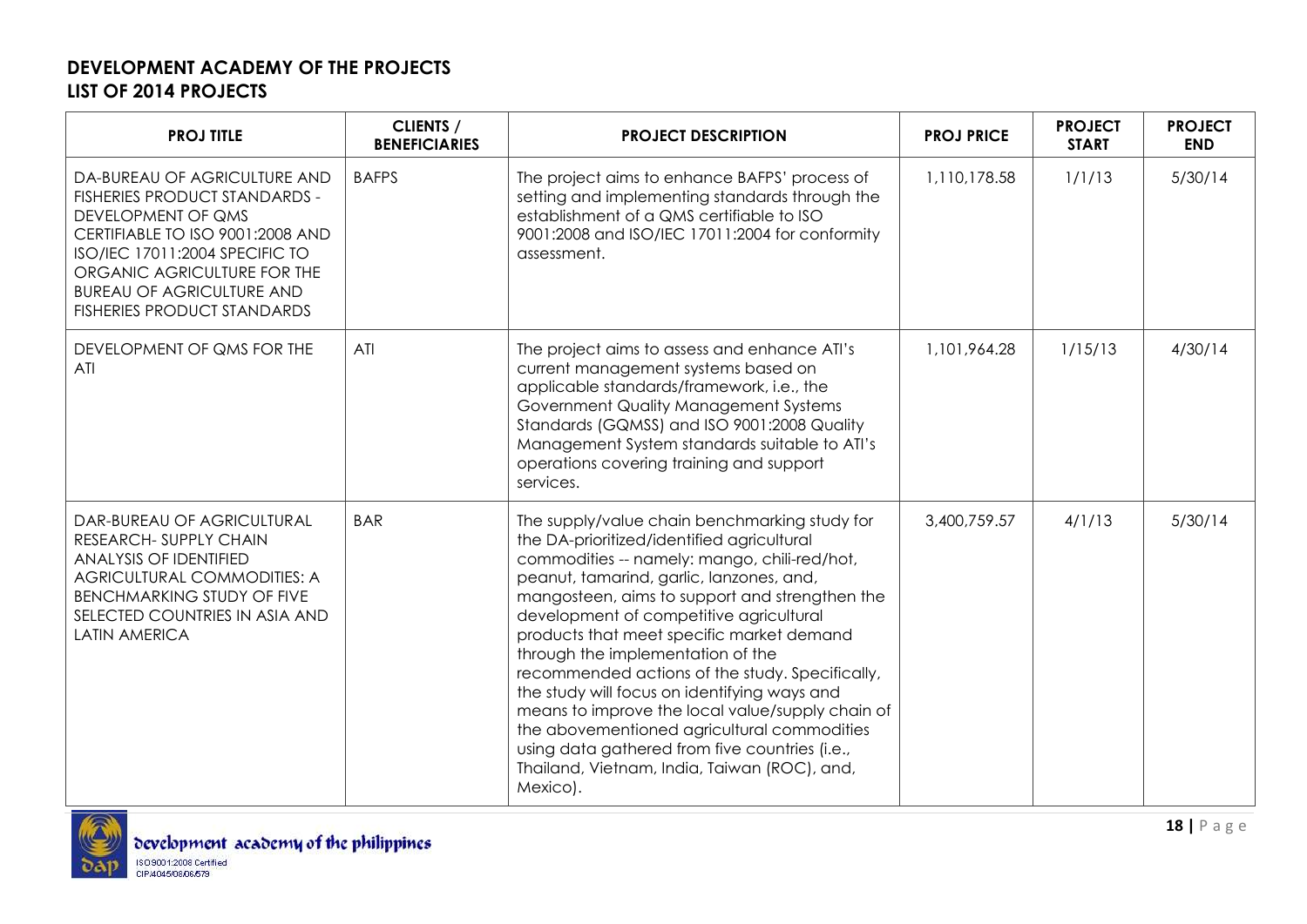| <b>PROJ TITLE</b>                                                                                                                                                                                                        | <b>CLIENTS /</b><br><b>BENEFICIARIES</b>                                       | <b>PROJECT DESCRIPTION</b>                                                                                                                                                                                                                                                                                                                                                                                                                                                                                                                                                                                                                                                                                                                                                                                                                             | <b>PROJ PRICE</b> | <b>PROJECT</b><br><b>START</b> | <b>PROJECT</b><br><b>END</b> |
|--------------------------------------------------------------------------------------------------------------------------------------------------------------------------------------------------------------------------|--------------------------------------------------------------------------------|--------------------------------------------------------------------------------------------------------------------------------------------------------------------------------------------------------------------------------------------------------------------------------------------------------------------------------------------------------------------------------------------------------------------------------------------------------------------------------------------------------------------------------------------------------------------------------------------------------------------------------------------------------------------------------------------------------------------------------------------------------------------------------------------------------------------------------------------------------|-------------------|--------------------------------|------------------------------|
| DA-NATIONAL AGRICULTURAL AND<br>FISHERY COUNCIL - DEVELOPMENT<br>OF A MONITORING AND<br><b>EVALUATION (M&amp;E) MANAGEMENT</b><br>SYSTEM FOR THE NATIONAL<br><b>AGRICULTURAL AND FISHERY</b><br>COUNCIL (NAFC) (PHASE 1) | <b>NATIONAL</b><br><b>AGRICULTURAL</b><br><b>AND FISHERY</b><br><b>COUNCIL</b> | The NAFC implements the developmental<br>activities/projects for the modernization of the<br>agriculture and fisheries sector as mandated by<br>the Agriculture and Fisheries Modernization Act<br>(AFMA). To assess and measure the performance<br>of the program as well as the organization, a<br>well-functioning Monitoring and Evaluation (M&E)<br>Management System should be in place and in<br>so doing achieve an effective management of<br>outputs, outcomes and program benefits. The<br>M&E provides management of information<br>needed for determining compliance to the<br>organization's mandates, mechanism for<br>checking on the progress of support<br>activities/projects and involvement of key<br>stakeholders in learning to plan-out preventive<br>and corrective measures for improving<br>project/program implementation. | 2,142,857.14      | 12/1/13                        | 7/31/14                      |
| NATIONAL COMMISSION ON<br>INDIGENEOUS PEOPLE (NCIP)-<br>CAPACITATING THE IPMRS IN THE<br><b>LEGISLATIVE COUNCILS IN REG</b><br>9,10,12,13 ARMM                                                                           | <b>NCIP</b>                                                                    | A capacity-building project intended for the<br>Indigenous People's (IP) representatives in<br>legislative councils (municipal, city and<br>provincial).                                                                                                                                                                                                                                                                                                                                                                                                                                                                                                                                                                                                                                                                                               | 6,000,000.00      |                                |                              |
| DAR CARAGA REGION -<br>PROGRESS AND PROCESS<br>MONITORING AGRARIAN REFORM<br>COMMUNITY CONNECTIVITY AND<br><b>ECONOMIC SUPPORT</b><br>SERVICES (ARCCESS) IN REGION XIII                                                  | DAR CARAGA                                                                     | $\overline{0}$                                                                                                                                                                                                                                                                                                                                                                                                                                                                                                                                                                                                                                                                                                                                                                                                                                         | 1,562,500.00      | 11/1/09                        | 11/30/09                     |

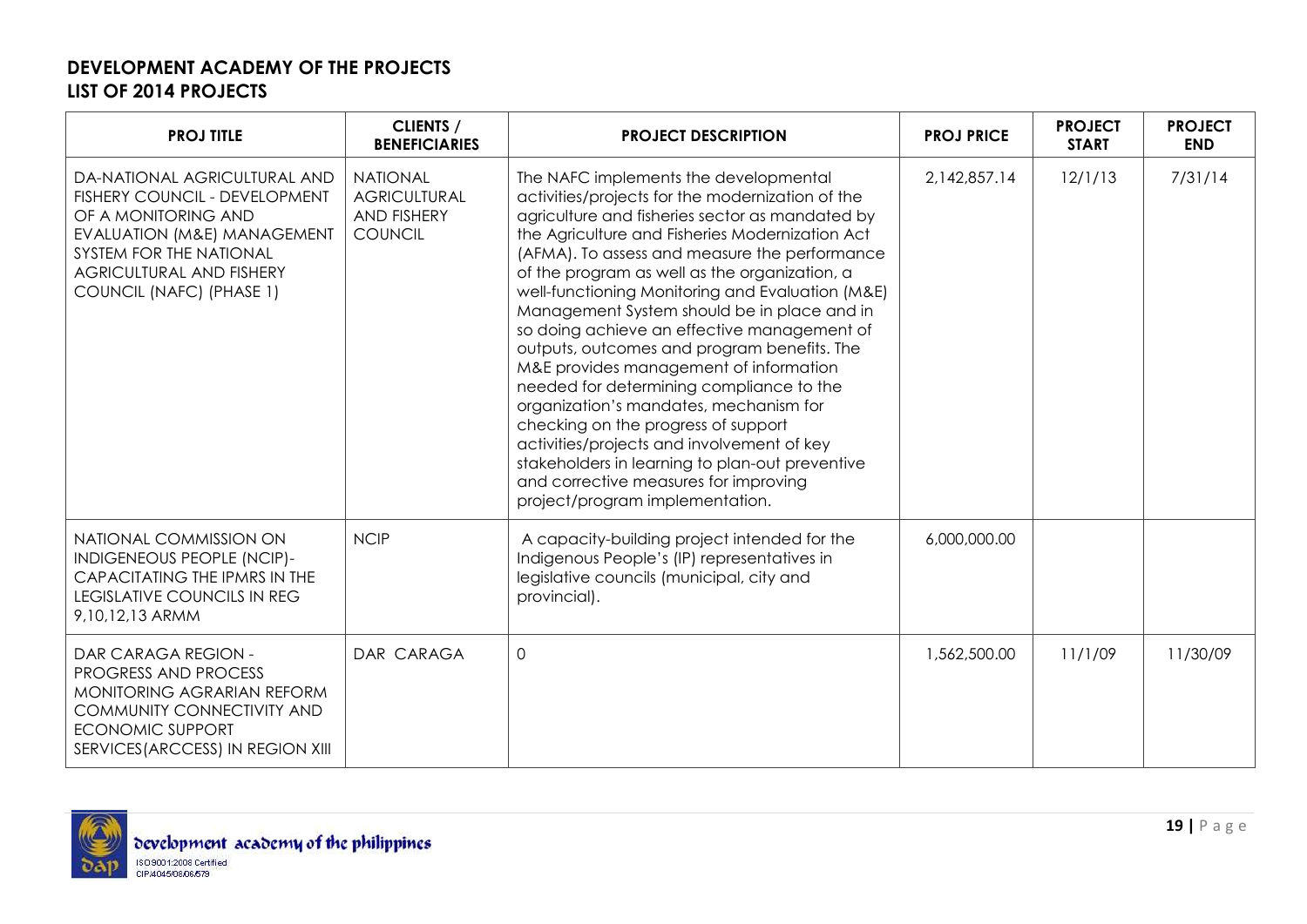| <b>PROJ TITLE</b>                                                                                                                                                                                                  | <b>CLIENTS /</b><br><b>BENEFICIARIES</b> | <b>PROJECT DESCRIPTION</b>                                                                                                                                                                                                                                                            | <b>PROJ PRICE</b> | <b>PROJECT</b><br><b>START</b> | <b>PROJECT</b><br><b>END</b> |
|--------------------------------------------------------------------------------------------------------------------------------------------------------------------------------------------------------------------|------------------------------------------|---------------------------------------------------------------------------------------------------------------------------------------------------------------------------------------------------------------------------------------------------------------------------------------|-------------------|--------------------------------|------------------------------|
| PHIL-AUSTRALIA HUMAN RESOURCE<br>AND DEVELOPMENT FACILITY -<br>HUMAN RESOURCE DEVELOPMENT<br>PLANNING FOR THE ROAD RELATED<br>DEPARTMENTS-PROVINCIAL<br><b>GO'VT. OF DAVAO DEL NORTE</b>                           | <b>PAHRODF</b>                           | Organizational Assessment and updating of<br>HROD Plan for 2013-2014 for the Provinces of<br>Aklan and Davao del Norte thru documents<br>review, KII, FGD, Validation of findings,<br>presentation of findings to top management and<br>tripartite meeting among AusAID and partners. | 6,997,617.20      | 2/1/14                         | 3/30/14                      |
| PHILIPPINES-AUSTRALIA HUMAN<br>RESOURCE AND ORGANIZATIONAL<br>DEVELOPMENT FACILITY-HUMAN<br>RESOURCE DEVELOPMENT<br>PLANNINF FOR THE PROVINCIAL<br><b>GOVERNMENT OF LANAO DEL</b><br><b>NORTE</b>                  | <b>PAHRODE</b>                           |                                                                                                                                                                                                                                                                                       | 6,600,000.00      | 7/1/13                         | 5/31/14                      |
| <b>TRANSPARENCY AND</b><br><b>ACCOUNTABILITY NETWORK-</b><br><b>IMPROVING THE QUALITY AND</b><br>RESPONSIVENESS OF PUBLIC<br>SPENDING IN POOR COMMUNITIES<br><b>THROUGH LOCALIZED</b><br><b>PROCUREMENT REFORM</b> | <b>TAN</b>                               | Localized procurement reform for the<br>Municipality of Jabonga to improve quality and<br>responsiveness on public spending.                                                                                                                                                          | 1,428,021.43      | 6/15/13                        | 3/30/14                      |

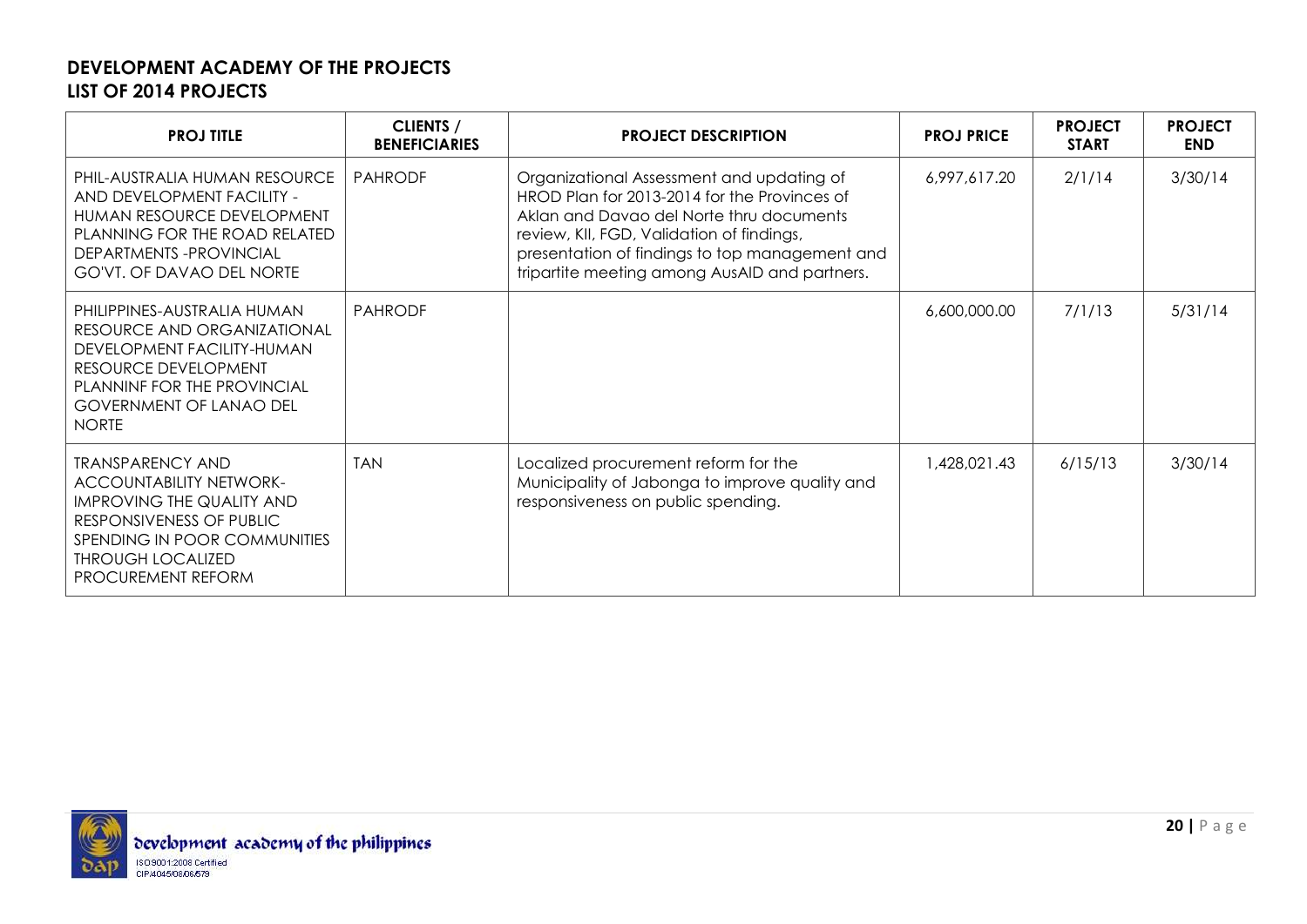| <b>PROJ TITLE</b>                                                                                                          | <b>CLIENTS /</b><br><b>BENEFICIARIES</b>                           | <b>PROJECT DESCRIPTION</b>                                                                                                                                                                                                                                                                                                                                                                                                                                                                                                                                                                                                                                                                                                                                                                                                                                                                                                                                                                                                                                                                                   | <b>PROJ PRICE</b> | <b>PROJECT</b><br><b>START</b> | <b>PROJECT</b><br><b>END</b> |
|----------------------------------------------------------------------------------------------------------------------------|--------------------------------------------------------------------|--------------------------------------------------------------------------------------------------------------------------------------------------------------------------------------------------------------------------------------------------------------------------------------------------------------------------------------------------------------------------------------------------------------------------------------------------------------------------------------------------------------------------------------------------------------------------------------------------------------------------------------------------------------------------------------------------------------------------------------------------------------------------------------------------------------------------------------------------------------------------------------------------------------------------------------------------------------------------------------------------------------------------------------------------------------------------------------------------------------|-------------------|--------------------------------|------------------------------|
| <b>ENHANCING LGU CAPACITIES ON</b><br>CHILD RIGHTS RESPONSIVE<br><b>GOVERNANCE - PHASE II (CLRZG)</b>                      | <b>COUNCIL FOR THE</b><br><b>WELFARE OF</b><br><b>CHILDREN</b>     | In the last quarter of 2013, CWC partnered with<br>the Development Academy of the Philippines<br>(DAP) to jumpstart the establishment of the CoP-<br>CFLG through the develop ent of a CFLG Course<br>and the conduct of a Competency Assessment<br>of the members of the Local Council for the<br>Protection of Children (LCPC).<br>The CFLG modular course aims to equip the<br>LCPC members with the essential knowledge,<br>values, and skills on child-friendly local<br>governance. It employed a combination of<br>lectures, exercises, workshops, and experience-<br>sharing of awarded child-friendly LGUs to ensure<br>a more interactive discussion among the<br>participants.<br>The competency assessment, on the other hand,<br>helped DAP assess selected LCPC members'<br>level of competency, particularly, in managing<br>projects and trainings, mentoring LGUs, and in<br>running the Course on CFLG. These LCPC<br>members are from the six child-friendly LGU<br>awardees, namely: Mandaluyong City, Vigan<br>City, Naga City, New Lucena (Iloilo), Tubigon<br>(Bohol) and Davao City. | 1,686,529.60      | 3/1/14                         | 9/30/14                      |
| ORIENTATION-SEMINAR ON PUBLIC<br><b>CORPORATE GOVERNANCE FOR</b><br><b>BOARD OF DIRECTORS/TRUSTEES</b><br>OF GOCCS (CMPNI) | <b>VARIOUS BOARD</b><br>OF<br><b>DIRECTOR/TRUSTEES</b><br>OF GOCCS | The orientation-seminar aims to equip Appointive<br>Directors of GOCCs with the knowledge to<br>effectively carry out their functions in ensuring<br>transparent, responsible and accountable<br>governance of GOCCs.                                                                                                                                                                                                                                                                                                                                                                                                                                                                                                                                                                                                                                                                                                                                                                                                                                                                                        | 3,150,000.00      | 3/3/14                         | 6/30/14                      |

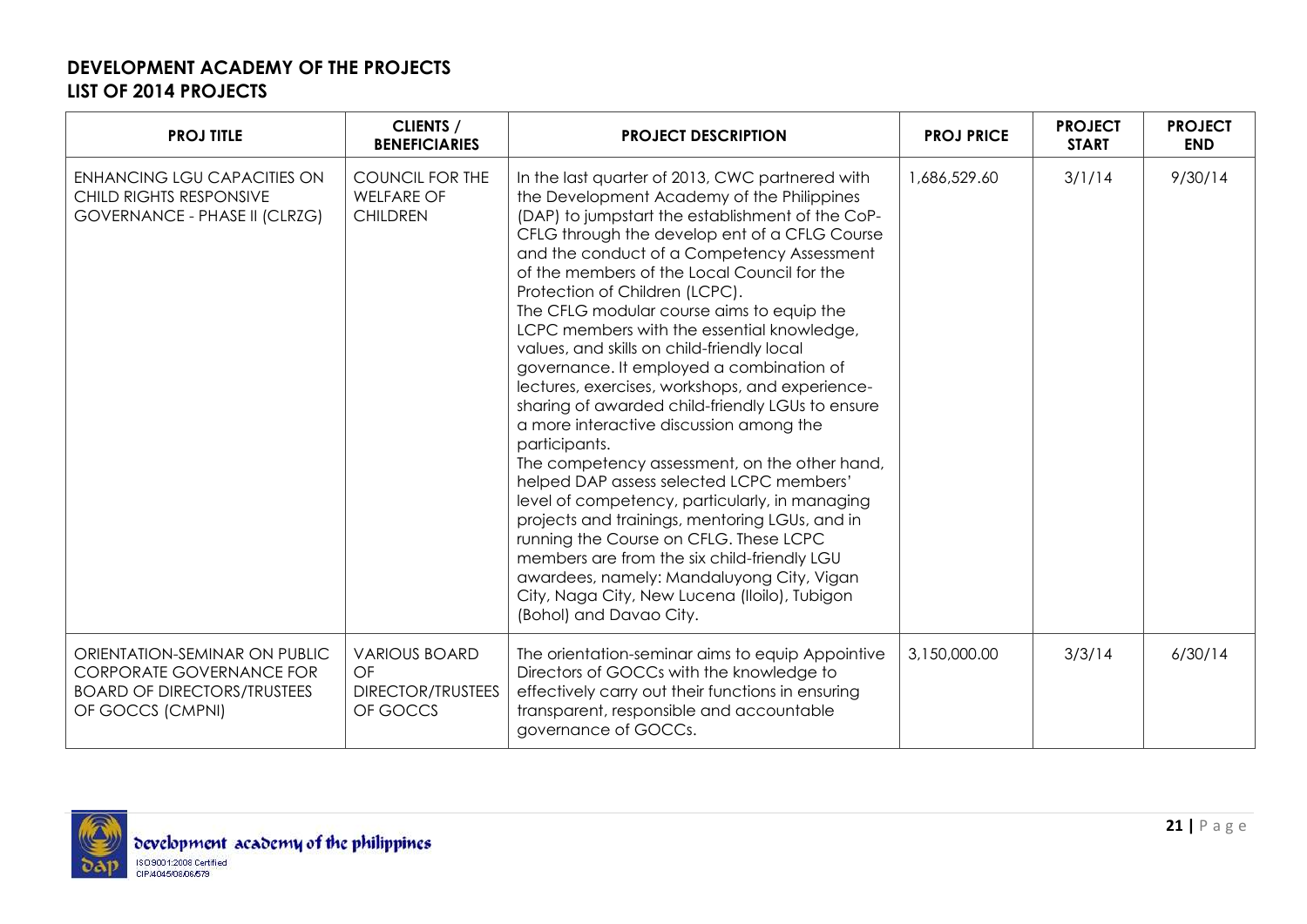| <b>PROJ TITLE</b>                                                                                                                                                                                         | <b>CLIENTS /</b><br><b>BENEFICIARIES</b>                                                      | <b>PROJECT DESCRIPTION</b>                                                                                                                                                                                                                                                                                                                                                                                                                       | <b>PROJ PRICE</b> | <b>PROJECT</b><br><b>START</b> | <b>PROJECT</b><br><b>END</b> |
|-----------------------------------------------------------------------------------------------------------------------------------------------------------------------------------------------------------|-----------------------------------------------------------------------------------------------|--------------------------------------------------------------------------------------------------------------------------------------------------------------------------------------------------------------------------------------------------------------------------------------------------------------------------------------------------------------------------------------------------------------------------------------------------|-------------------|--------------------------------|------------------------------|
| FORMULATING THE STRATEGIC AND<br>OPERATIONS PLAN OF THE<br>SECURITIES AND EXCHANGE<br><b>COMMISSION (CMRIA)</b>                                                                                           | <b>US AGENCY FOR</b><br>INTERNATIONAL<br><b>DEVELOPMENT-</b><br><b>PHILIPPINES</b>            | DAP proposes a technical assistance in the<br>formulation of the strategic plan for the SEC that<br>aims to enhance its strategic management and<br>planning process. This will help prepare SEC<br>embark on a journey towards quality and<br>performance excellence.                                                                                                                                                                           | 844,880.00        | 3/1/14                         | 8/15/14                      |
| <b>TRAINING ON POLICY WRITING -</b><br>NATIONAL YOUTH COMMISSION<br>(CPRRB)                                                                                                                               | <b>NATIONAL YOUTH</b><br><b>COMMISSION</b>                                                    | The training aims to deepen the participants'<br>understanding of basic concepts of policies and<br>present the steps in developing a sound policy.<br>By the end of the training, the participants would<br>be able to: 1. Appreciate the<br>importance/significance of policies and policy<br>development; 2. Gain knowledge and skill on<br>policy writing; and 3. Prepare policy briefs to be<br>used in the 10th National Youth Parliament. | 136,080.00        | 2/26/14                        | 4/15/14                      |
| MONITORING AND EVALUTATION<br><b>TRAINING FOR TOURISM</b><br><b>INFRASTRUCTURE AND ENTERPRISE</b><br>ZONE AUTHORITY (CPRSE)                                                                               | <b>TOURISM</b><br><b>INFRASTRUCTURE</b><br>AND ENTERPRISE<br><b>ZONE AUTHORITY</b><br>(TIEZA) | TIEZA moves to the forefront of the efforts to fully<br>develop the country's tourism industry and to<br>meet its commitment to GCG. In line with this,<br>TIEZA acknowledges the need to augment their<br>M&E division.                                                                                                                                                                                                                         | 224,728.00        | 1/9/14                         | 3/18/14                      |
| GAA-NGCESDP (PMDP)<br>RECRUITMENT AND ADMISSION<br>(READ) COMPONENT FOR MIDDLE<br>MANAGERS CLASS (MMC)<br><b>BATCHES 5 AND 6 &amp; SENIOR</b><br><b>EXECUTIVES CLASS (SEC) BATCHES</b><br>3 AND 4 (DMGIM) | <b>NATIONAL</b><br><b>GOVERNMENT</b>                                                          | The Recruitment and Admission of 2014 Intakes of<br>the PMDP Middle Managers Classes (2 Batches)<br>and Senior Executives Classes (2 Batches)                                                                                                                                                                                                                                                                                                    | 4,700,000.00      | 1/1/14                         | 12/31/14                     |

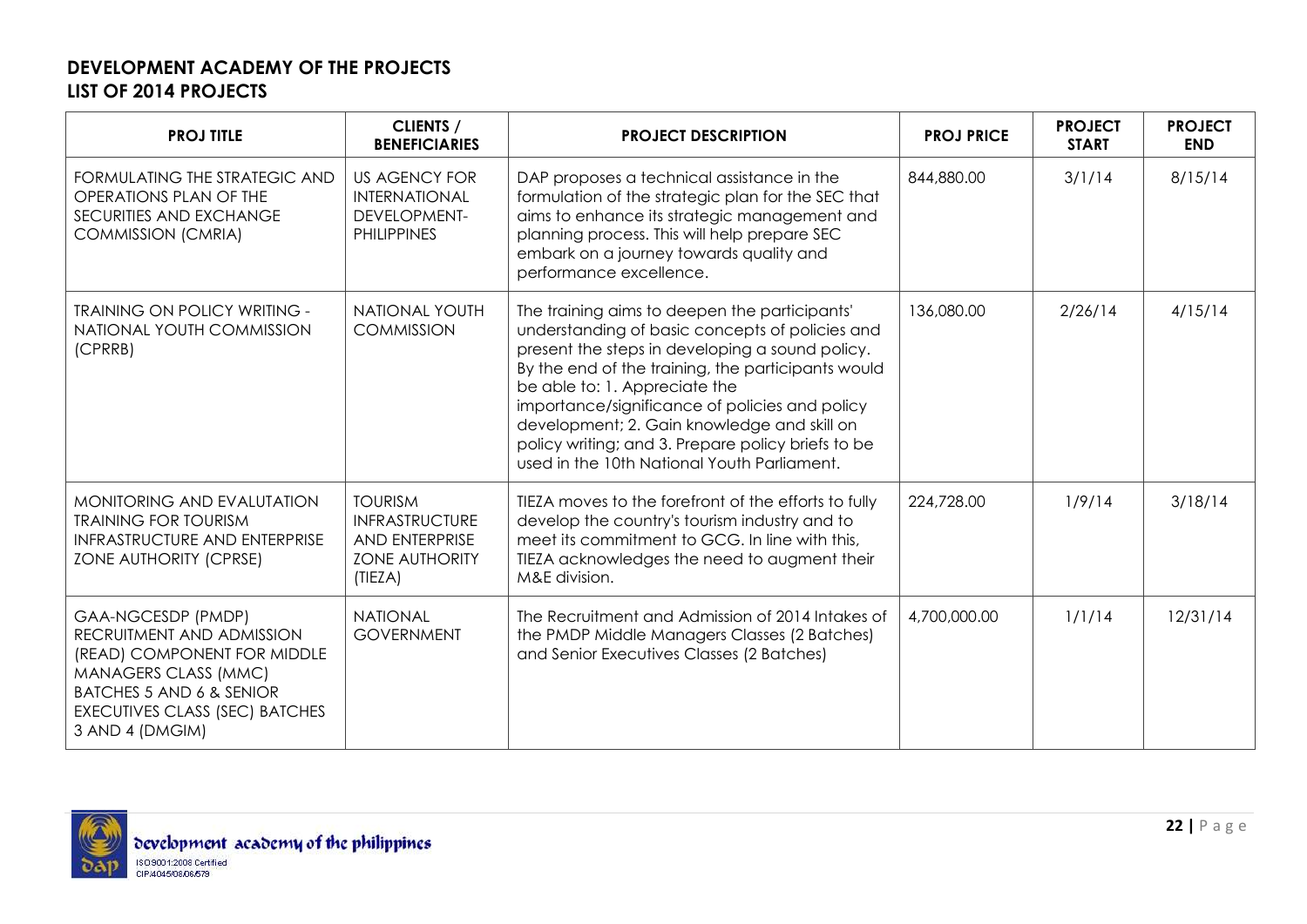| <b>PROJ TITLE</b>                                                                                               | <b>CLIENTS /</b><br><b>BENEFICIARIES</b>                                   | <b>PROJECT DESCRIPTION</b>                                                                                                                                                                                                                                                                                                                                                                                                                                                                                                                                                                                                                                                                                                                                                                                                           | <b>PROJ PRICE</b> | <b>PROJECT</b><br><b>START</b> | <b>PROJECT</b><br><b>END</b> |
|-----------------------------------------------------------------------------------------------------------------|----------------------------------------------------------------------------|--------------------------------------------------------------------------------------------------------------------------------------------------------------------------------------------------------------------------------------------------------------------------------------------------------------------------------------------------------------------------------------------------------------------------------------------------------------------------------------------------------------------------------------------------------------------------------------------------------------------------------------------------------------------------------------------------------------------------------------------------------------------------------------------------------------------------------------|-------------------|--------------------------------|------------------------------|
| NRECA-CUSTOMIZED COURSE ON<br><b>CREDENTIALED COOPERATIVE</b><br>DIRECTORS FOR INEC (HDPMI)                     | <b>ILOCOS NORTE</b><br><b>ELECTRIC</b><br>COOPERATIVE INC.                 | The project is part of NRECA Course on<br>Credentialed Cooperative Director that aims to<br>improve governance of green and yellow<br>electric cooperatives                                                                                                                                                                                                                                                                                                                                                                                                                                                                                                                                                                                                                                                                          | 152,320.00        | 3/1/14                         | 4/15/14                      |
| CAPACITY DEVELOPMENT FOR<br>CHD REGIONAL OFFICES AND DOH<br>REGIONAL OFFICES AND DOH<br>REPRESENTATIVES (HDRFA) | DOH-HEALTH<br><b>HUMAN RESOURCE</b><br><b>DEVELOPMENT</b><br><b>BUREAU</b> | The DOH Capacity Development Plan 2011-2016,<br>from the European Commission-Technical<br>Assistance for Health Sector Policy Support<br>Program (EC-TA HSPSP), intends to strengthen the<br>implementation of health sector reform. The Plan,<br>through extensive focused group discussions,<br>identified specific gaps and weaknesses in the<br>central and regional offices. To better respond to<br>their capacity development needs, the current<br>functional competencies will need to be revisited<br>and enhanced. Competency-based Training<br>and Development Needs Assessment (TDNA)<br>Tools will need to be reflective of the actual<br>behavioral competencies required of the DOH<br>representatives. CHD Regional Offices shall be<br>capacitated to implement and facilitate these<br>development interventions. | 3,000,000.00      | 1/13/14                        | 1/13/15                      |

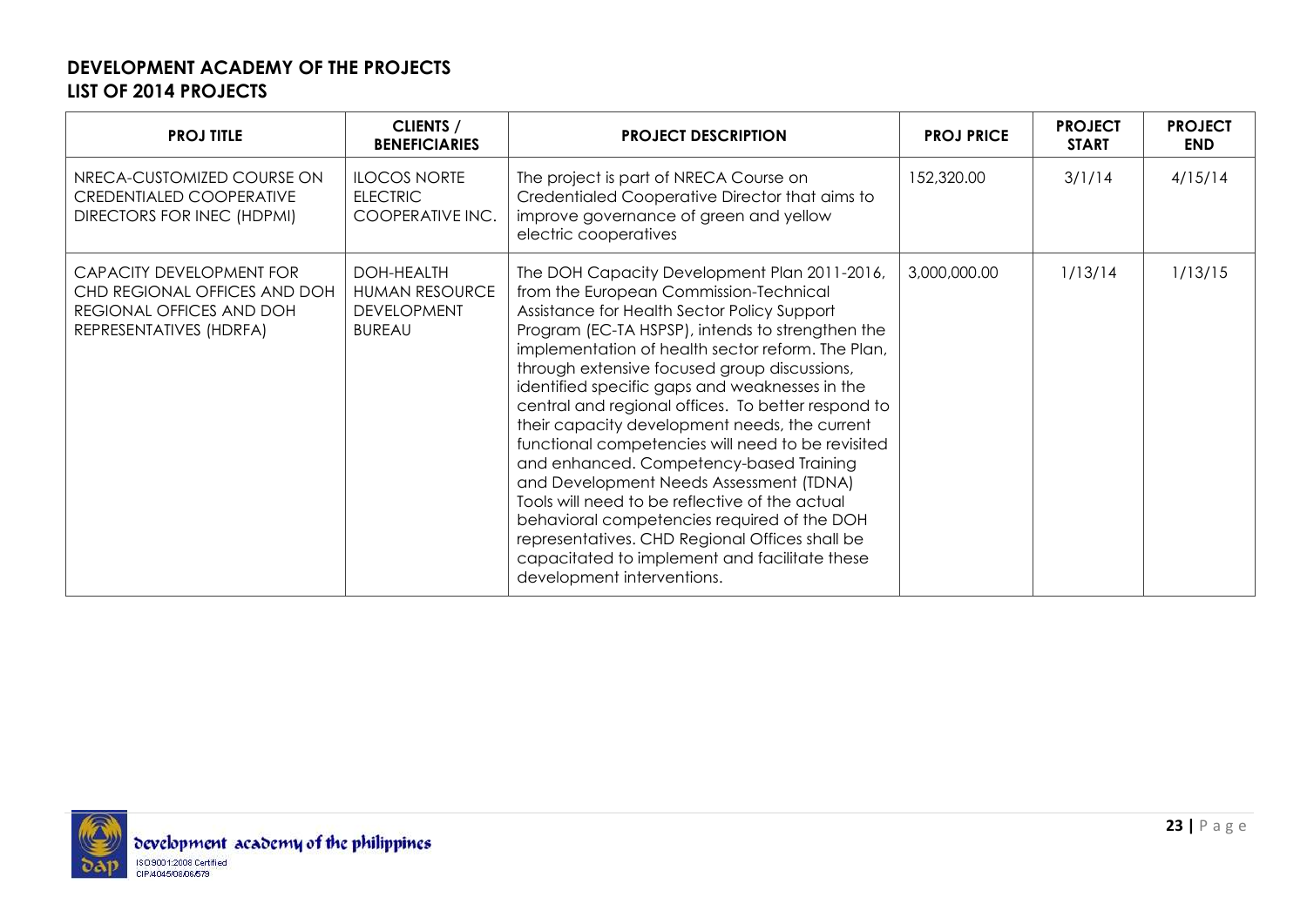| <b>PROJ TITLE</b>                                                                                                                                                                             | <b>CLIENTS /</b><br><b>BENEFICIARIES</b>                                                            | <b>PROJECT DESCRIPTION</b>                                                                                                                                                                                                                                                                                                                                                                                                                                                                                                                                               | <b>PROJ PRICE</b> | <b>PROJECT</b><br><b>START</b> | <b>PROJECT</b><br><b>END</b> |
|-----------------------------------------------------------------------------------------------------------------------------------------------------------------------------------------------|-----------------------------------------------------------------------------------------------------|--------------------------------------------------------------------------------------------------------------------------------------------------------------------------------------------------------------------------------------------------------------------------------------------------------------------------------------------------------------------------------------------------------------------------------------------------------------------------------------------------------------------------------------------------------------------------|-------------------|--------------------------------|------------------------------|
| <b>VULNERABILITY AND ADAPTATION</b><br>ASSESSMENT IN EASTERN SAMAR<br>(HDRSS)                                                                                                                 | <b>CLIMATE CHANGE</b><br><b>COMMISSION</b>                                                          | The V&A assessment component will include<br>assessment of the vulnerabilities of an area to the<br>changing climate and also the integrated<br>assessment of the adaptation strategies,<br>including the analysis of constraints, gaps and<br>needs of the prioritized strategies. Within the<br>framework of ecotown, V&A will be undertaken<br>to establish a baseline that will be used in guiding<br>LGUs of the project areas in their environmental<br>planning consistent with the climate change<br>mitigation and adaptation measures defined in<br>the NCCAP. | 1,750,000.00      | 1/1/14                         | 6/30/14                      |
| DEFINING GOALS, DIRECTIONS,<br>AND STRATEGIES: A PARTICIPATIVE-<br><b>CONSULTATIVE PLANNING ACTIVITY</b><br>FOR THE ZAMBOANGA CITY<br>SPECIAL ECONOMIC ZONE<br>AUTHORITY AND FREEPORT (KIRGH) | <b>ZAMBOANGA CITY</b><br>SPECIAL<br><b>ECONOMIC ZONE</b><br><b>AUTHORITY AND</b><br><b>FREEPORT</b> | The program seeks to give assistance to the<br>Zamboanga City Special Economic Zone<br>Authority and Freeport to fullfil its mandate by<br>conducting a workshop on Agency Planning.                                                                                                                                                                                                                                                                                                                                                                                     | 2,000,000.00      | 4/1/14                         | 6/30/14                      |
| ORGANIZATIONAL DIAGNOSIS<br>AND LEARNING FOR NAYONG<br>PILIPINO FOUNDATION (KIRTB)                                                                                                            | <b>NAYONG PILIPINO</b><br><b>FOUNDATION</b>                                                         | DAP facilitates a participatory-consultative<br>process for producing a doable plan of action<br>that NPF can implement to improve their<br>capabilities for achieving their goals.                                                                                                                                                                                                                                                                                                                                                                                      | 225,120.00        | 1/27/14                        | 5/31/14                      |
| <b>EXECUTIVE DEVELOPMENT</b><br>PROGRAM (KMPJI)                                                                                                                                               | <b>PUBLIC OFFERING</b>                                                                              | The training program aims to provide foundation<br>for developing competent supervisors and<br>managers who are able to create and maintain<br>a high-performance, service-oriented, and<br>productive work place that enables employee<br>engagement.                                                                                                                                                                                                                                                                                                                   | 600,000.00        | 1/15/14                        | 4/15/14                      |

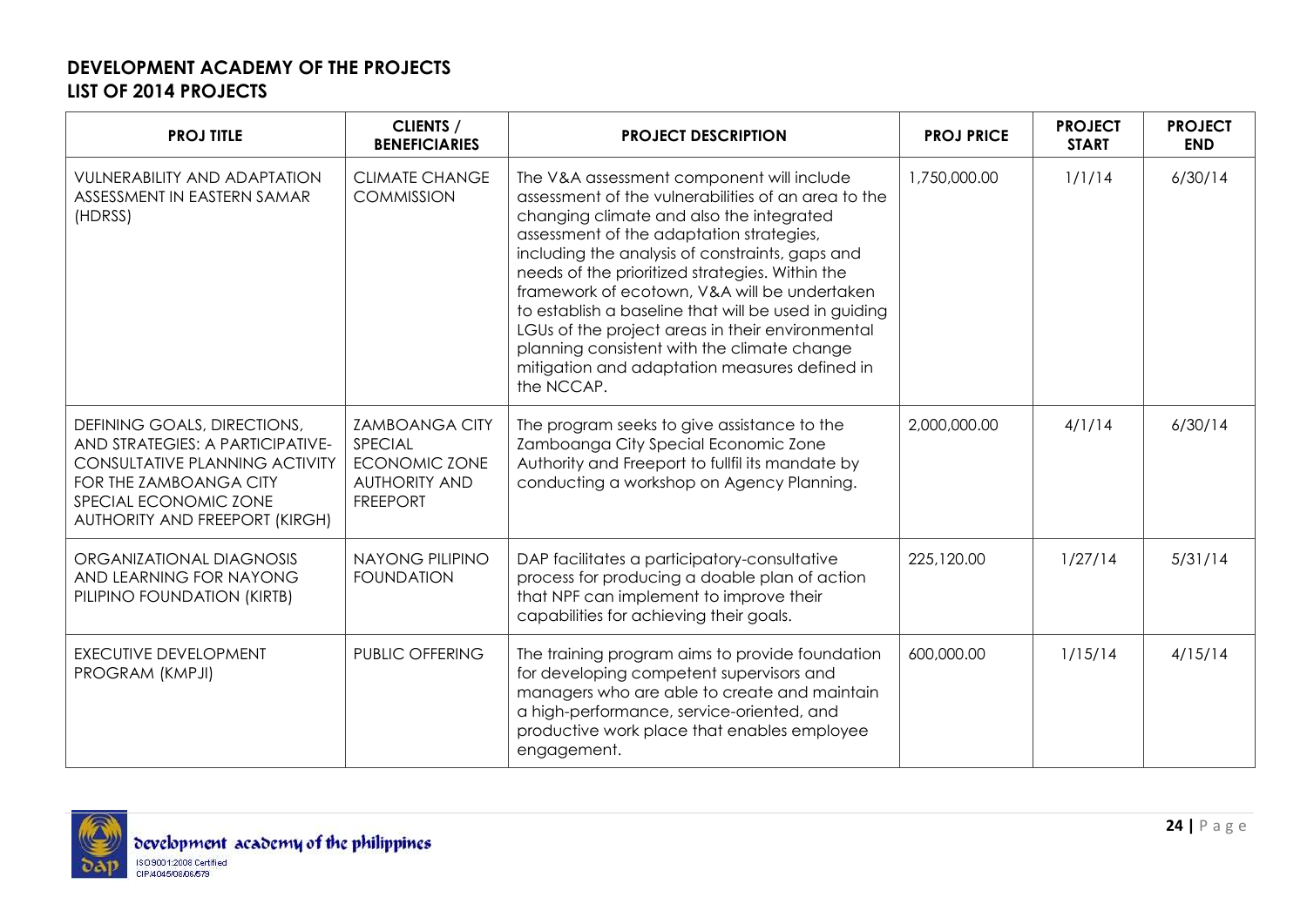| <b>PROJ TITLE</b>                                                                                                                                                                               | <b>CLIENTS /</b><br><b>BENEFICIARIES</b>                                                                              | <b>PROJECT DESCRIPTION</b>                                                                                                                                                                                                                                                                                                                                                                                                                                                                        | <b>PROJ PRICE</b> | <b>PROJECT</b><br><b>START</b> | <b>PROJECT</b><br><b>END</b> |
|-------------------------------------------------------------------------------------------------------------------------------------------------------------------------------------------------|-----------------------------------------------------------------------------------------------------------------------|---------------------------------------------------------------------------------------------------------------------------------------------------------------------------------------------------------------------------------------------------------------------------------------------------------------------------------------------------------------------------------------------------------------------------------------------------------------------------------------------------|-------------------|--------------------------------|------------------------------|
| AN INTRODUCTORY COURSE ON<br><b>TRAINING MANAGEMENT FOR</b><br><b>TRAINERS AND HUMAN RESOURCE</b><br>DEVELOPMENT OFFICERS AND<br>STAFF OF THE DEPARTMENT OF<br>LABOUR AND EMPLOYMENT<br>(KMRNA) | <b>INTERNATIONAL</b><br><b>LABOR</b><br><b>ORGANIZATION</b><br><b>COUNTRY OFFICE</b><br>FOR THE<br><b>PHILIPPINES</b> | To assist the International Labor Organization<br>Country Office - Manila in providing capacity-<br>building initiatives for their affiliated trainers and<br>human resource development talent.                                                                                                                                                                                                                                                                                                  | 87,053.60         | 3/3/14                         | 3/31/14                      |
| <b>TRANSITION PLANNING AND EXIT</b><br>PROGRAM FOR THE DOST-ICT<br>OFFICE (KMRQU)                                                                                                               | <b>DOST-ICT OFFICE</b>                                                                                                | DAP proposes the conduct of a project entitled<br>"Transition Planning and Exit Program for the<br>DOST-ICT Office" to prepare the FOOs for the<br>implementation of the ICT Office's approved<br>structure and the identification of plans and<br>programs at the field level.                                                                                                                                                                                                                   | 12,604,000.00     | 3/10/14                        | 9/15/14                      |
| <b>DIPLOMA IN INTERNATIONAL</b><br>DEVELOPMENT AND SECURITY<br><b>BATCH 3 (MIKPK)</b>                                                                                                           | SPECIAL<br><b>INTELLIGENCE</b><br><b>TRAINING SCHOOL</b>                                                              | The Diploma in International Development and<br>Security is a diploma course intended for students<br>of the Special Intelligence Training School that<br>are taking up their Strategic Intelligence Course.<br>It aims to prepare the students to become more<br>effective and competent intelligence officers for<br>middle and upper level command and staff<br>positions in the AFP Intelligence Community,<br>Defense and Armed Forces Attaches and<br>Officers for Foreign Listening Posts. | 200,000.00        | 1/15/14                        | 3/31/14                      |

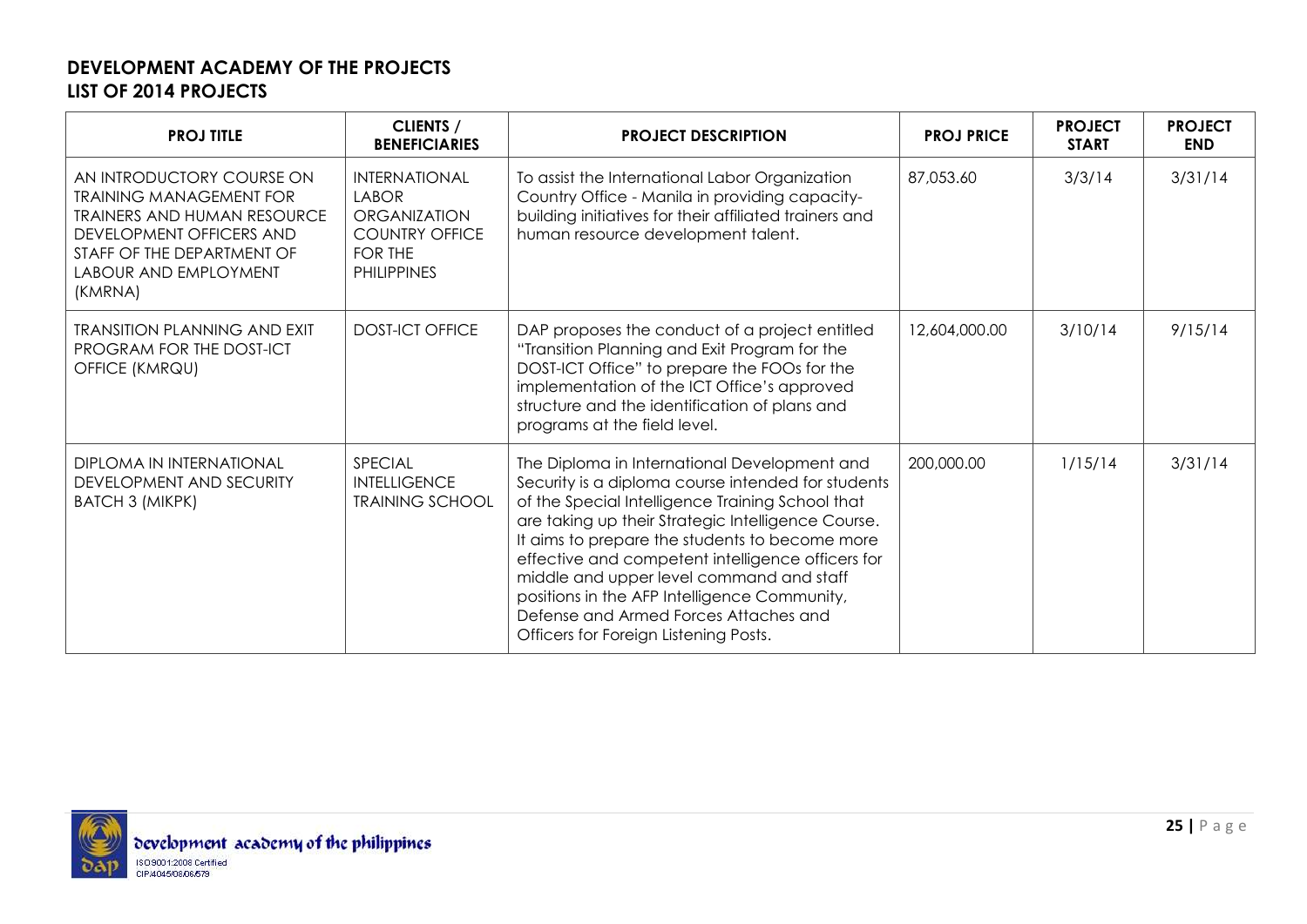| <b>PROJ TITLE</b>                                                                   | <b>CLIENTS /</b><br><b>BENEFICIARIES</b>                    | <b>PROJECT DESCRIPTION</b>                                                                                                                                                                                                                                                                                                                                                                                                                                                                                                                                                                                                                                                                                                                                                                                                                                                                                                                          | <b>PROJ PRICE</b> | <b>PROJECT</b><br><b>START</b> | <b>PROJECT</b><br><b>END</b> |
|-------------------------------------------------------------------------------------|-------------------------------------------------------------|-----------------------------------------------------------------------------------------------------------------------------------------------------------------------------------------------------------------------------------------------------------------------------------------------------------------------------------------------------------------------------------------------------------------------------------------------------------------------------------------------------------------------------------------------------------------------------------------------------------------------------------------------------------------------------------------------------------------------------------------------------------------------------------------------------------------------------------------------------------------------------------------------------------------------------------------------------|-------------------|--------------------------------|------------------------------|
| MASTER IN PUBLIC MANAGEMENT<br>MAJOR IN DEVELOPMENT AND<br>SECURITY BATCH 7 (MIKPL) | <b>AFP COMMAND</b><br>AND GENERAL<br><b>STAFF COLLEGE</b>   | The Master in Public Management major in<br>Development and Security (MPM DevSec) at the<br>Armed Forces of the Philippines Command and<br>General Staff College (AFPCGSC) is a joint<br>program of the Development Academy of the<br>Philippines (DAP) and the Armed Forces of the<br>Philippines (AFP) through the approval of the<br>Department Circular Nr 5. It is crafted as a<br>twinning program for the mandatory mid career<br>course of AFP officers before they are promoted<br>to "06" position. The intensive degree programs<br>seek to build the competencies of future leaders<br>within the overarching framework of<br>development and security. The program believes<br>that enduring peace and prosperity can be<br>achieved only by melding and balancing the<br>relevant and key substantive sub-fields of<br>national security and national development into<br>a focused, single-minded, and reasonably<br>coherent whole. | 5,000,000.00      | 2/1/14                         | 2/28/15                      |
| MPQM MICROFINANCE BATCH 3<br>(MORCE)                                                | CARD-MRI<br><b>DEVELOPMENT</b><br>INSTITUTE, INC.<br>(CMDI) | The program intends to assess and strengthen the<br>leadership and managerial acumen of the<br>designated personnel of CARD MRI as well as<br>other Microfinance practitioners like SEDP, Inc.,<br>reinforcing their knowledge in microfinance<br>practices.                                                                                                                                                                                                                                                                                                                                                                                                                                                                                                                                                                                                                                                                                        | 3,750,000.00      | 1/1/14                         | 6/1/15                       |

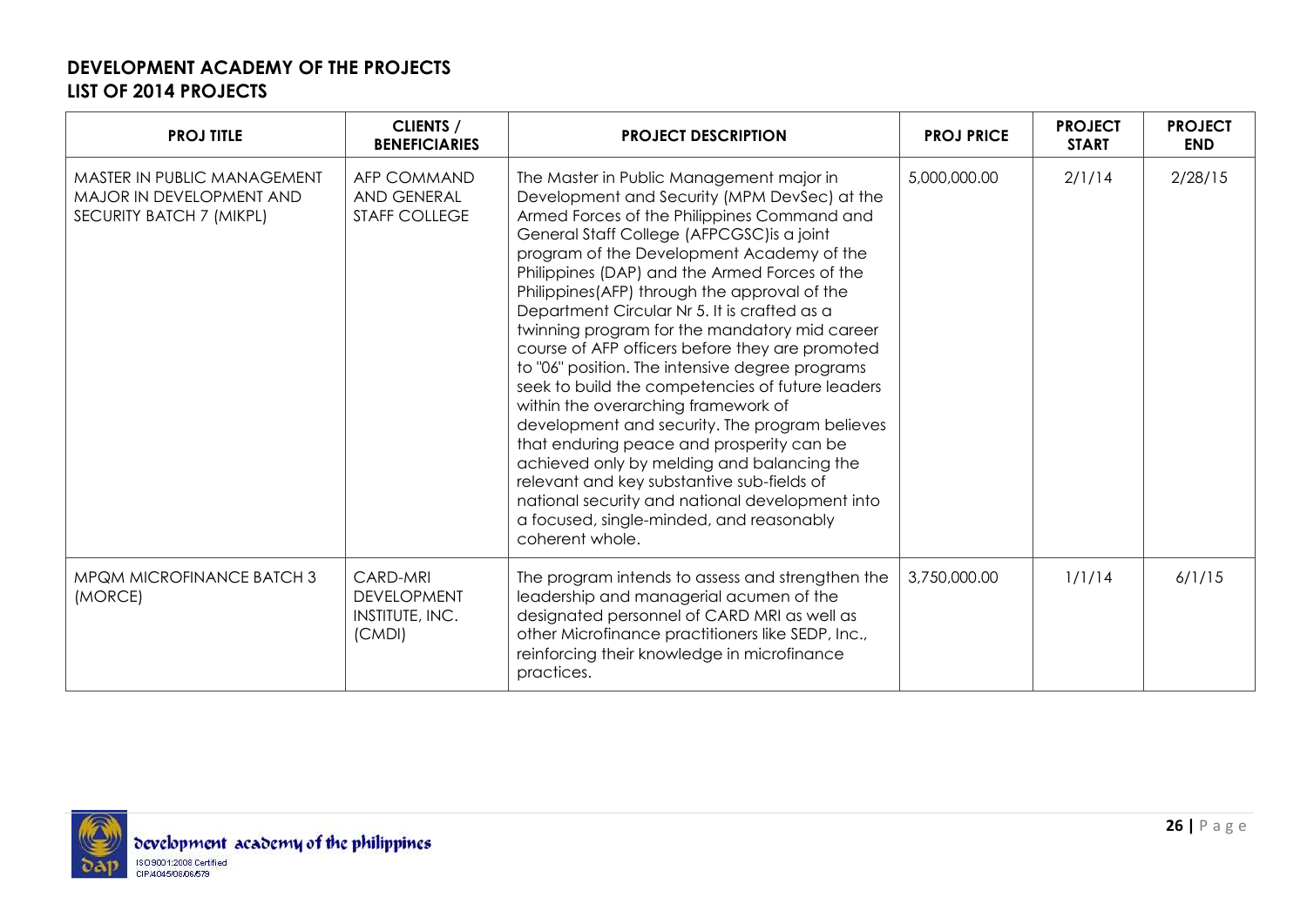| <b>PROJ TITLE</b>                                                                                  | <b>CLIENTS /</b><br><b>BENEFICIARIES</b>                                       | <b>PROJECT DESCRIPTION</b>                                                                                                                                                                                                                                                                                                                                                                                                                                                                                                                                                                                                                                                                                                                                                                                                   | <b>PROJ PRICE</b> | <b>PROJECT</b><br><b>START</b> | <b>PROJECT</b><br><b>END</b> |
|----------------------------------------------------------------------------------------------------|--------------------------------------------------------------------------------|------------------------------------------------------------------------------------------------------------------------------------------------------------------------------------------------------------------------------------------------------------------------------------------------------------------------------------------------------------------------------------------------------------------------------------------------------------------------------------------------------------------------------------------------------------------------------------------------------------------------------------------------------------------------------------------------------------------------------------------------------------------------------------------------------------------------------|-------------------|--------------------------------|------------------------------|
| MASTER IN PUBLIC MANAGEMENT<br>MAJOR IN HEALTH SYSTEMS AND<br>DEVELOPMENT (BATCHES 4-6)<br>(MOREZ) | <b>DEPARTMENT OF</b><br><b>HEALTH</b>                                          | The Master in Public Management Major in<br>Health Systems and Development (MPM-HSD)<br>Program is the response of the DAP to the<br>requirements of the DOH. The 44-unit MPM-HSD is<br>an 18-month interdisciplinary graduate program<br>for local and national practitioners and policy<br>makers in the health sector. It incorporates the<br>Academy's distinctive features of combining<br>both theoretical and practical cum functional<br>competencies, as well as building stewardship<br>values. Major Program learning areas involve<br>strengthening scientific and technical knowledge<br>and skills on one hand, and developing personal<br>and managerial efficacy on the other. These<br>cover research, planning and implementation of<br>programs on health sector reform and other<br>related initiatives. | 19,254,319.76     | 1/1/14                         | 12/31/14                     |
| MUNICIPAL LEADERSHIP AND<br><b>GOVERNANCE PROGRAM</b><br>(MIMAROPA) (MORFC)                        | <b>CENTER FOR</b><br><b>HEALTH</b><br><b>DEVELOPMENT</b><br><b>REGION IV-B</b> | The Municipal Leadership and Governance<br>Program (MLGP) is a one-year, two-module<br>leadership program for mayors and municipal<br>health officers, which is supplemented by<br>coaching and mentoring sessions from the<br>Department of Health-Center for Health<br>Development (DOH-CHD) during practicum. The<br>participants are expected to improve their<br>municipal health indicators as course<br>deliverables, which includes engaging other local<br>stakeholders such as the municipal health board.                                                                                                                                                                                                                                                                                                         | 1,920,000.00      | 1/1/14                         | 12/31/14                     |

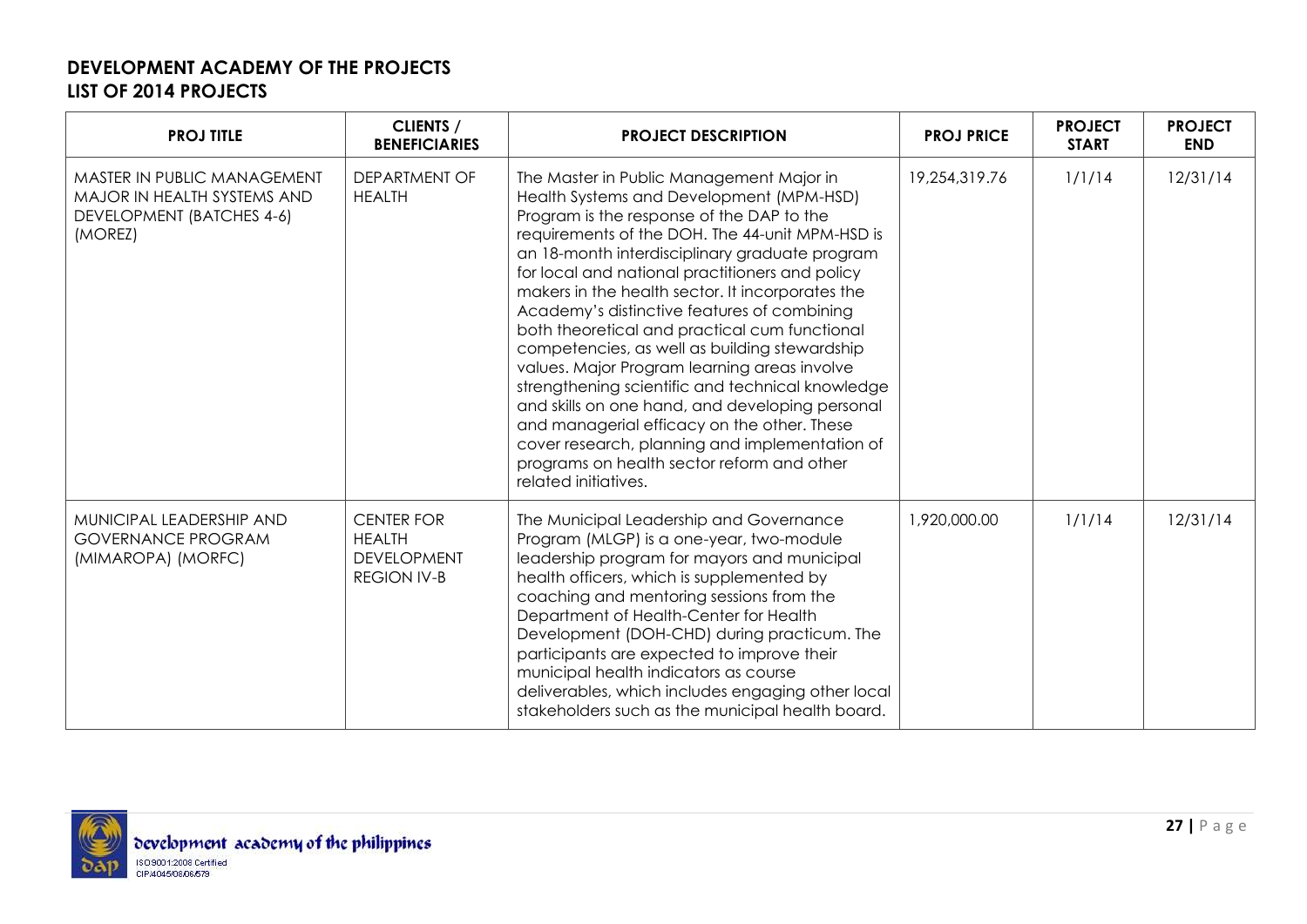| <b>PROJ TITLE</b>                                                                                                      | <b>CLIENTS /</b><br><b>BENEFICIARIES</b>                                                             | <b>PROJECT DESCRIPTION</b>                                                                                                                                                                                                                                                                                                                                                                                                                                                                                                                                             | <b>PROJ PRICE</b> | <b>PROJECT</b><br><b>START</b> | <b>PROJECT</b><br><b>END</b> |
|------------------------------------------------------------------------------------------------------------------------|------------------------------------------------------------------------------------------------------|------------------------------------------------------------------------------------------------------------------------------------------------------------------------------------------------------------------------------------------------------------------------------------------------------------------------------------------------------------------------------------------------------------------------------------------------------------------------------------------------------------------------------------------------------------------------|-------------------|--------------------------------|------------------------------|
| MUNICIPAL LEADERSHIP AND<br><b>GOVERNANCE PROGRAM (BICOL)</b><br>(MORFD)                                               | <b>CENTER FOR</b><br><b>HEALTH</b><br><b>DEVELOPMENT</b><br><b>REGION V</b>                          | The Municipal Leadership and Governance<br>Program (MLGP) is a one-year, two-module<br>leadership program for mayors and municipal<br>health officers, which is supplemented by<br>coaching and mentoring sessions from the<br>Department of Health-Center for Health<br>Development (DOH-CHD) during practicum. The<br>participants are expected to improve their<br>municipal health indicators as course<br>deliverables, which includes engaging other local<br>stakeholders such as the municipal health board.                                                   | 1,300,000.00      | 1/1/14                         | 12/31/14                     |
| <b>LOCALIZING ASIAN PRODUCTIVITY</b><br>ORGANIZATION- CENTER OF<br><b>EXCELLENCE (APO-COE)</b><br>PROGRAM 2014 (QBIBC) | <b>ASIAN</b><br><b>PRODUCTIVITY</b><br><b>ORGANIZATION</b><br>AND GOVERNMENT<br><b>ORGANIZATIONS</b> | For the 17th Cycle of the Philippine Quality<br>Award, as the Award Administrator for the Public<br>Sector, the Academy intends to pursue and<br>sustain the gains of the previous years programs<br>and additional services. The Academy will<br>strengthen and enhance efforts to heighten<br>awareness and build the individual and<br>organizational capacities of the public sector<br>organizations through the adoption of the<br>Business Excellence Framework to promote a<br>culture of excellence, to create a strong impact<br>in public service delivery. | 700,000.00        | 4/1/14                         | 12/31/14                     |
| PQA APPLICATION DEVELOPMENT<br>COURSE 2014 (QBPLI)                                                                     | PRIVATE AND<br><b>PUBLIC SECTOR</b>                                                                  | The training course is designed for the<br>participants to understand, interpret, and use the<br>PQA framework in writing a meaningful<br>application report.                                                                                                                                                                                                                                                                                                                                                                                                          | 216,000.00        | 3/3/14                         | 5/30/14                      |

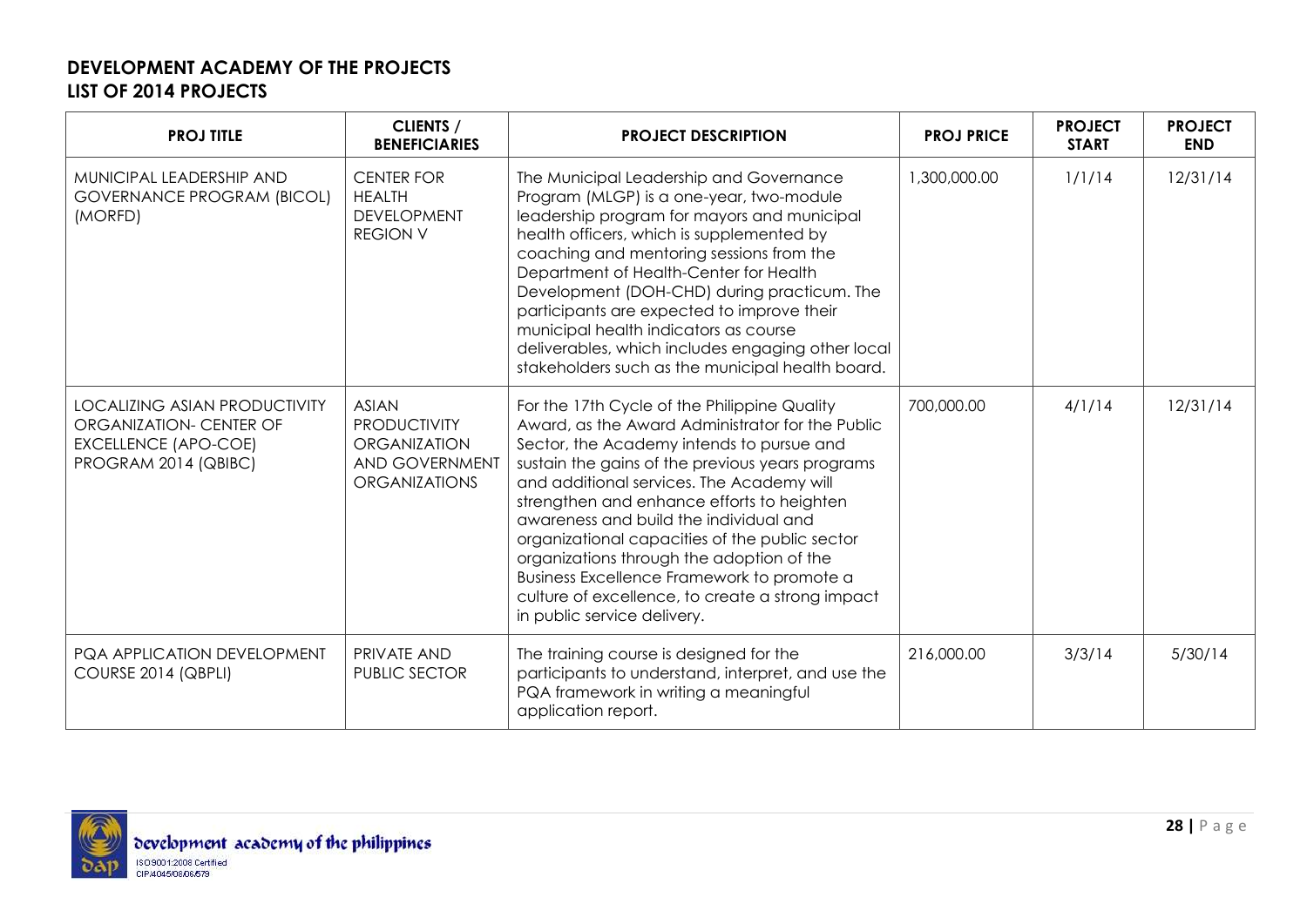| <b>PROJ TITLE</b>                                                                                                                                                                        | <b>CLIENTS /</b><br><b>BENEFICIARIES</b>                                       | <b>PROJECT DESCRIPTION</b>                                                                                                                                                                                                                                                                                                                                                                                                                          | <b>PROJ PRICE</b> | <b>PROJECT</b><br><b>START</b> | <b>PROJECT</b><br><b>END</b> |
|------------------------------------------------------------------------------------------------------------------------------------------------------------------------------------------|--------------------------------------------------------------------------------|-----------------------------------------------------------------------------------------------------------------------------------------------------------------------------------------------------------------------------------------------------------------------------------------------------------------------------------------------------------------------------------------------------------------------------------------------------|-------------------|--------------------------------|------------------------------|
| ORGANIZATIONAL<br><b>TRANSFORMATION OF THE</b><br>NATIONAL KIDNEY AND<br><b>TRANSPLANT INSTITUTE (NKTI)</b><br><b>TOWARDS PERFORMANCE</b><br><b>EXCELLENCE (QBRAC)</b>                   | <b>NATIONAL KIDNEY</b><br>AND TRANSPLANT<br><b>INSTITUTE</b>                   | In line with NKTI's goal to provide world class<br>health care to all patients and families and to<br>pursue excellence in developing and establishing<br>the highest level of training and research for<br>physicians and paramedical personnel, the<br>Academy will be assisting NKTI to bring its<br>organizational performance to the next level. The<br>Academy will be helping NKTI to transform into a<br>better and excellent organization. | 621,600.00        | 3/15/14                        | 2/28/15                      |
| <b>INSTALLATION OF LABOR</b><br>MANAGEMENT COOPERATION<br>FOR NESTLE PHILIPPINES, INC.<br>(QBRBC)                                                                                        | NESTLE PHILIPPINES,<br>INC.                                                    | To review and clarify the readiness of labor-<br>management cooperation, as well as forge<br>respective commitment and cooperation, for<br>harmonious employee management relationship<br>and productivity improvement.                                                                                                                                                                                                                             | 172,400.00        | 2/1/14                         | 5/31/14                      |
| DEVELOPMENT OF QUALITY<br>MANAGEMENT SYSTEM (QMS)<br>CERTIFIABLE TO ISO 9001:2008 FOR<br>THE PROVINCIAL GOVERNMENT OF<br>ORIENTAL MINDORO AND<br><b>BATASANG PANLALAWIGAN</b><br>(QBRGI) | <b>PROVINCIAL</b><br><b>GOVERNMENT OF</b><br><b>ORIENTAL</b><br><b>MINDORO</b> | 1. The Philippine Development Plan (PDP) 2011-<br>2016 directs all Public Sector Organizations to<br>adopt the ISO 9001:2008 QMS.                                                                                                                                                                                                                                                                                                                   | 639,200.00        | 3/15/14                        | 12/15/14                     |

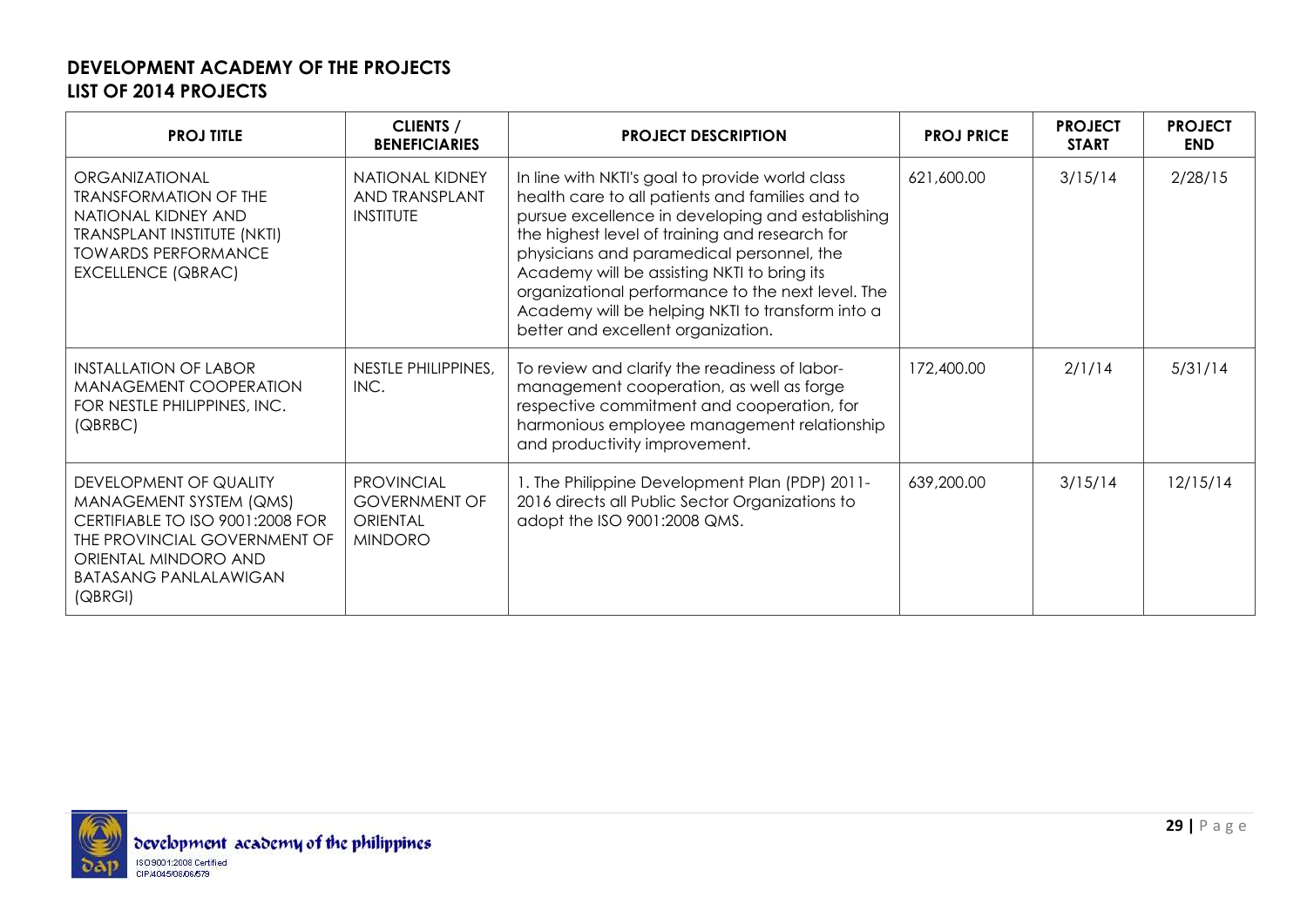| <b>PROJ TITLE</b>                                                                                                                                                                                                                          | <b>CLIENTS /</b><br><b>BENEFICIARIES</b>                                                                                                                         | <b>PROJECT DESCRIPTION</b>                                                                                                                                                                                                                                                                                                                                                                                                                                                                                                                                                                                                                                                                                                                                                                                                                                                                                                                                                                                                                                                                                                                                                                                                                                           | <b>PROJ PRICE</b> | <b>PROJECT</b><br><b>START</b> | <b>PROJECT</b><br><b>END</b> |
|--------------------------------------------------------------------------------------------------------------------------------------------------------------------------------------------------------------------------------------------|------------------------------------------------------------------------------------------------------------------------------------------------------------------|----------------------------------------------------------------------------------------------------------------------------------------------------------------------------------------------------------------------------------------------------------------------------------------------------------------------------------------------------------------------------------------------------------------------------------------------------------------------------------------------------------------------------------------------------------------------------------------------------------------------------------------------------------------------------------------------------------------------------------------------------------------------------------------------------------------------------------------------------------------------------------------------------------------------------------------------------------------------------------------------------------------------------------------------------------------------------------------------------------------------------------------------------------------------------------------------------------------------------------------------------------------------|-------------------|--------------------------------|------------------------------|
| <b>TRAINING COURSE ON</b><br><b>BENCHMARKING FOR PHILIPPINE</b><br>COUNCIL FOR AGRICULTURE,<br><b>AQUATIC AND NATURAL</b><br>RESOURCES RESEARCH AND<br>DEVELOPMENT (PCAARRD) ISP<br><b>MANAGERS AND BANNER</b><br>PROGRAM OFFICERS (QBRQA) | <b>PHILIPPINE</b><br><b>COUNCIL FOR</b><br>AGRICULTURE,<br><b>AQUATIC AND</b><br><b>NATURAL</b><br><b>RESOURCES</b><br><b>RESEARCH AND</b><br><b>DEVELOPMENT</b> | The Industry Strategic Science and Technology<br>Plan (ISP) is PCAARRD's blueprint in providing<br>science solutions for a vibrant agriculture,<br>aquatic, and natural resources (AANR) sectors.<br>Contained in the thirty-four (34) commodity-<br>based ISPs are the industry problem areas, S&T<br>gaps, desired targets, and desired outcomes.<br>Committed to efficiently provide strategic S&T<br>products and solutions to S&T-based enterprises<br>for the latter to be productive and efficient in<br>production, distribution, and marketing of<br>products, PCAARRD intends to address identified<br>gaps in each priority commodity industry through<br>benchmarking advanced technologies in and<br>outside the country.<br>To realize PCAARRD's aim, the first important step<br>is to capacitate ISP Managers and Banner<br>Program Officers (BPOs) in crafting strategies and<br>actions through benchmarking. In view of this, the<br>Development Academy of the Philippines-Center<br>for Quality and Competitiveness proposes the<br>conduct of "Training Course on Benchmarking for<br>Philippine Council for Agriculture, Aquatic and<br>Natural Resources Research and Development<br>(PCAARRD) ISP Managers and Banner Program<br>Officers". | 201,600.00        | 2/10/14                        | 3/15/14                      |

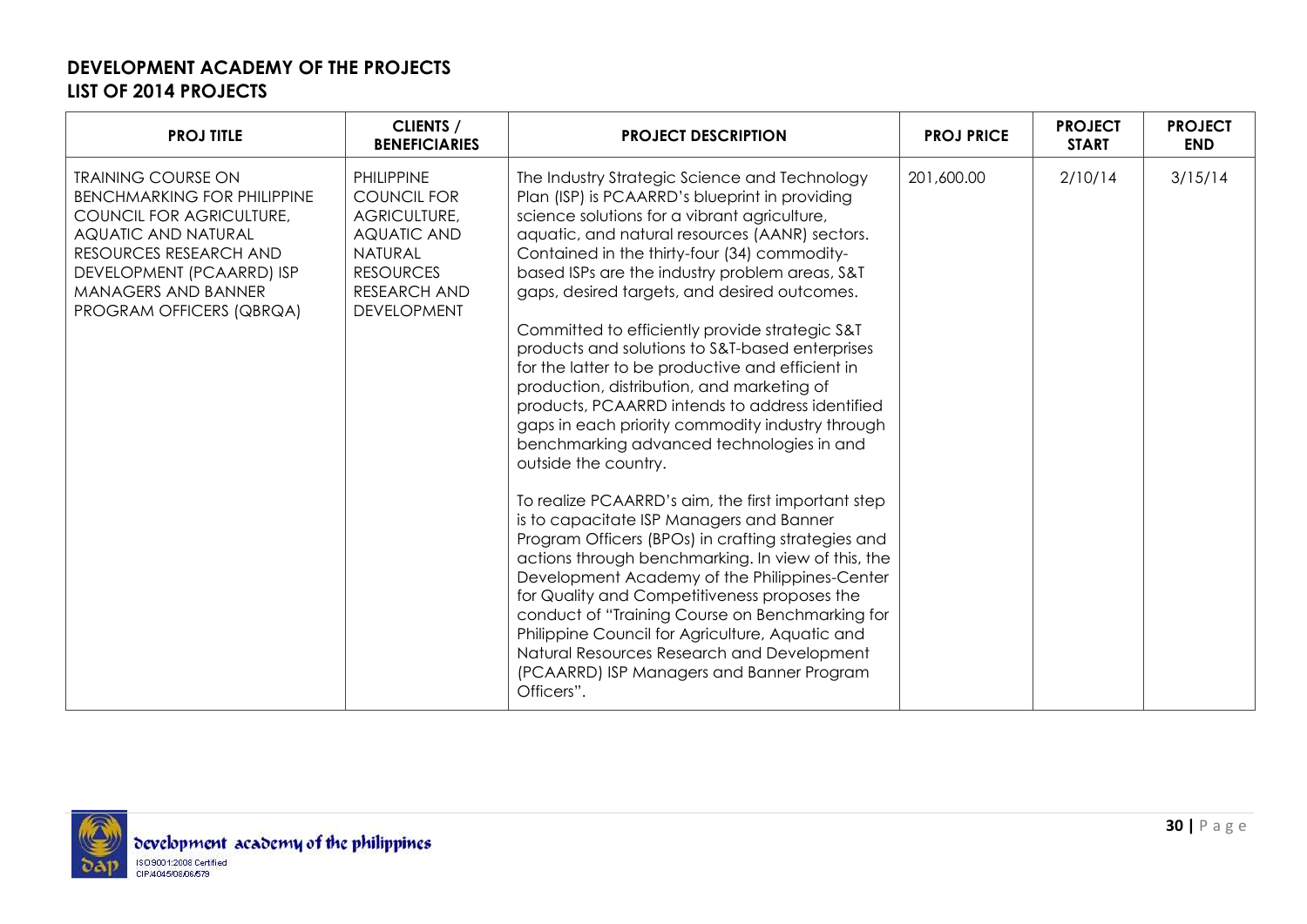| <b>PROJ TITLE</b>                                                                                                                      | <b>CLIENTS /</b><br><b>BENEFICIARIES</b>                | <b>PROJECT DESCRIPTION</b>                                                                                                                                                                                                                                                                                                                                                                                                                                                                                                                                                                                                                                                                                                                                                                                              | <b>PROJ PRICE</b> | <b>PROJECT</b><br><b>START</b> | <b>PROJECT</b><br><b>END</b> |
|----------------------------------------------------------------------------------------------------------------------------------------|---------------------------------------------------------|-------------------------------------------------------------------------------------------------------------------------------------------------------------------------------------------------------------------------------------------------------------------------------------------------------------------------------------------------------------------------------------------------------------------------------------------------------------------------------------------------------------------------------------------------------------------------------------------------------------------------------------------------------------------------------------------------------------------------------------------------------------------------------------------------------------------------|-------------------|--------------------------------|------------------------------|
| <b>CAPABILITY BUILDING ON QMS</b><br><b>IMPROVEMENT APPROACHES FOR</b><br>2014 (QCPKI)                                                 | <b>PUBLIC SECTOR</b>                                    | The Academy's Center for Quality and<br>Competitiveness (DAP-CQC) proposes the<br>implementation of various training programs and<br>seminar workshops to effectively broaden the<br>adoption and practice of productivity<br>improvement and good governance<br>approaches and systems among local<br>government units, state universities and colleges,<br>and local branches of the national line agencies.                                                                                                                                                                                                                                                                                                                                                                                                          | 478,000.00        | 1/1/14                         | 12/31/14                     |
| DEVELOPMENT OF QUALITY<br>MANAGEMENT SYSTEM (QMS)<br>CERTIFIABLE TO ISO 9001:2008 FOR<br>PHILIPPINE ORTHOPEDIC CENTER<br>(POC) (QCRGA) | <b>PHILIPPINE</b><br><b>ORTHOPEDIC</b><br><b>CENTER</b> | The POC's vision is to be the premier center of<br>excellence in the art and science of orthopedic<br>surgery and rehabilitation medicine responsive to<br>the needs of the nation and the international<br>community. Likewise its mission is to provide<br>comprehensive orthopedic care and<br>rehabilitation, training and research utilizing<br>world-class technology and expertise. To support<br>its vision and mission, the Academy's Center for<br>Quality and Competitiveness is proposing the<br>project: Development of a Quality Management<br>System (QMS) Certifiable to ISO 9001:2008 for the<br>Philippine Orthopedic Center (POC). The ISO 9001<br>shall provide a globally recognized standard that<br>would transform POC's current management<br>system to a certified quality management system. | 672,000.00        | 2/1/14                         | 10/30/14                     |